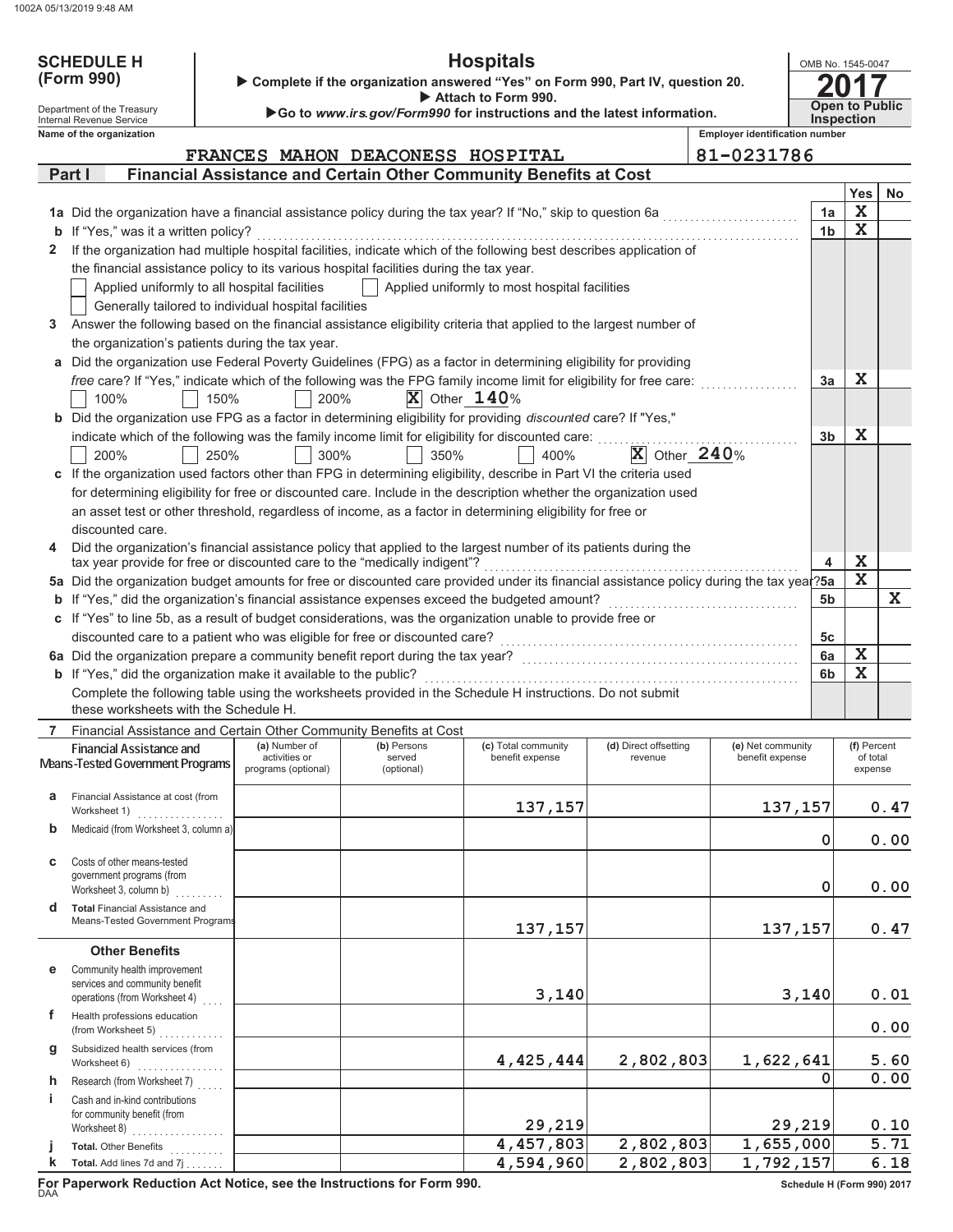### Schedule H (Form 990) 2017 FRANCES MAHON DEACONESS HOSPITAL 81-0231786

Page 2

Community Building Activities Complete this table if the organization conducted any community building<br>activities during the tax year, and describe in Part VI how its community building activities promoted the<br>health of th Part II

|                                                                   |                                                                                                                                                | (a) Number of<br>activities or<br>programs<br>(optional) | (b) Persons<br>served<br>(optional) | (c) Total community<br>building expense                                                                                                      | (d) Direct offsetting<br>revenue |                |                                  | (e) Net community<br>building expense   |                | (f) Percent of<br>total expense  |      |
|-------------------------------------------------------------------|------------------------------------------------------------------------------------------------------------------------------------------------|----------------------------------------------------------|-------------------------------------|----------------------------------------------------------------------------------------------------------------------------------------------|----------------------------------|----------------|----------------------------------|-----------------------------------------|----------------|----------------------------------|------|
|                                                                   | 1 Physical improvements and housing                                                                                                            |                                                          |                                     |                                                                                                                                              |                                  |                |                                  |                                         | 0              |                                  | 0.00 |
|                                                                   | 2 Economic development                                                                                                                         |                                                          |                                     |                                                                                                                                              |                                  |                |                                  |                                         | 0              |                                  | 0.00 |
|                                                                   | 3 Community support                                                                                                                            |                                                          |                                     |                                                                                                                                              |                                  |                |                                  |                                         | 0              |                                  | 0.00 |
| 4                                                                 | Environmental improvements                                                                                                                     |                                                          |                                     |                                                                                                                                              |                                  |                |                                  |                                         | 0              |                                  | 0.00 |
|                                                                   | <b>5</b> Leadership development and training                                                                                                   |                                                          |                                     |                                                                                                                                              |                                  |                |                                  |                                         |                |                                  |      |
|                                                                   | for community members                                                                                                                          |                                                          |                                     |                                                                                                                                              |                                  |                |                                  |                                         | 0              |                                  | 0.00 |
|                                                                   | 6 Coalition building                                                                                                                           |                                                          |                                     |                                                                                                                                              |                                  |                |                                  |                                         | 0              |                                  | 0.00 |
| 7                                                                 | Community health improvement advocacy                                                                                                          |                                                          |                                     |                                                                                                                                              |                                  |                |                                  |                                         | 0              |                                  | 0.00 |
|                                                                   | 8 Workforce development                                                                                                                        |                                                          |                                     |                                                                                                                                              |                                  |                |                                  |                                         | 0              |                                  | 0.00 |
| 9                                                                 | Other                                                                                                                                          |                                                          |                                     |                                                                                                                                              |                                  |                |                                  |                                         | 0              |                                  | 0.00 |
|                                                                   | 10 Total                                                                                                                                       |                                                          |                                     |                                                                                                                                              |                                  |                |                                  |                                         | 0              |                                  | 0.00 |
|                                                                   | <b>Bad Debt, Medicare, &amp; Collection Practices</b><br><b>Part III</b>                                                                       |                                                          |                                     |                                                                                                                                              |                                  |                |                                  |                                         |                |                                  |      |
|                                                                   | <b>Section A. Bad Debt Expense</b>                                                                                                             |                                                          |                                     |                                                                                                                                              |                                  |                |                                  |                                         |                | Yes                              | No   |
|                                                                   | 1 Did the organization report bad debt expense in accordance with Healthcare Financial Management Association Statement No. 15? 1              |                                                          |                                     |                                                                                                                                              |                                  |                |                                  |                                         |                | $\mathbf x$                      |      |
|                                                                   | 2 Enter the amount of the organization's bad debt expense. Explain in Part VI the                                                              |                                                          |                                     |                                                                                                                                              |                                  |                |                                  |                                         |                |                                  |      |
|                                                                   | methodology used by the organization to estimate this amount                                                                                   |                                                          |                                     |                                                                                                                                              |                                  | 2              |                                  | 847,854                                 |                |                                  |      |
|                                                                   | 3 Enter the estimated amount of the organization's bad debt expense attributable to                                                            |                                                          |                                     |                                                                                                                                              |                                  |                |                                  |                                         |                |                                  |      |
|                                                                   | patients eligible under the organization's financial assistance policy. Explain in Part VI the                                                 |                                                          |                                     |                                                                                                                                              |                                  |                |                                  |                                         |                |                                  |      |
|                                                                   | methodology used by the organization to estimate this amount and the rationale, if any,                                                        |                                                          |                                     |                                                                                                                                              |                                  |                |                                  |                                         |                |                                  |      |
|                                                                   |                                                                                                                                                |                                                          |                                     |                                                                                                                                              |                                  | 3              |                                  |                                         |                |                                  |      |
|                                                                   | 4 Provide in Part VI the text of the footnote to the organization's financial statements that describes bad debt                               |                                                          |                                     |                                                                                                                                              |                                  |                |                                  |                                         |                |                                  |      |
|                                                                   | expense or the page number on which this footnote is contained in the attached financial statements.                                           |                                                          |                                     |                                                                                                                                              |                                  |                |                                  |                                         |                |                                  |      |
|                                                                   | <b>Section B. Medicare</b>                                                                                                                     |                                                          |                                     |                                                                                                                                              |                                  |                |                                  |                                         |                |                                  |      |
|                                                                   |                                                                                                                                                |                                                          |                                     |                                                                                                                                              |                                  | 5              |                                  | 11,718,973                              |                |                                  |      |
|                                                                   |                                                                                                                                                |                                                          |                                     |                                                                                                                                              |                                  | 6              |                                  | 11,785,985                              |                |                                  |      |
|                                                                   | 7 Subtract line 6 from line 5. This is the surplus (or shortfall)                                                                              |                                                          |                                     |                                                                                                                                              |                                  | $\overline{7}$ |                                  | $-67,012$                               |                |                                  |      |
|                                                                   | 8 Describe in Part VI the extent to which any shortfall reported in line 7 should be treated as community                                      |                                                          |                                     |                                                                                                                                              |                                  |                |                                  |                                         |                |                                  |      |
|                                                                   | benefit. Also describe in Part VI the costing methodology or source used to determine the amount reported                                      |                                                          |                                     |                                                                                                                                              |                                  |                |                                  |                                         |                |                                  |      |
|                                                                   | on line 6. Check the box that describes the method used:                                                                                       |                                                          |                                     |                                                                                                                                              |                                  |                |                                  |                                         |                |                                  |      |
|                                                                   | Cost accounting system                                                                                                                         | Cost to charge ratio                                     | $ {\bf X} $<br>Other                |                                                                                                                                              |                                  |                |                                  |                                         |                |                                  |      |
|                                                                   | <b>Section C. Collection Practices</b>                                                                                                         |                                                          |                                     |                                                                                                                                              |                                  |                |                                  |                                         |                |                                  |      |
|                                                                   | 9a Did the organization have a written debt collection policy during the tax year?                                                             |                                                          |                                     |                                                                                                                                              |                                  |                |                                  |                                         | 9a             | X                                |      |
|                                                                   | b If "Yes," did the organization's collection policy that applied to the largest number of its patients during the tax year contain provisions |                                                          |                                     |                                                                                                                                              |                                  |                |                                  |                                         |                |                                  |      |
|                                                                   | on the collection practices to be followed for patients who are known to qualify for financial assistance? Describe in Part VI                 |                                                          |                                     |                                                                                                                                              |                                  |                |                                  |                                         | 9 <sub>b</sub> | X                                |      |
|                                                                   | Part IV                                                                                                                                        |                                                          |                                     | Management Companies and Joint Ventures (owned 10% or more by officers, directors, trustees, key employees, and physicians-see instructions) |                                  |                |                                  |                                         |                |                                  |      |
|                                                                   | (a) Name of entity                                                                                                                             |                                                          | (b) Description of primary          |                                                                                                                                              |                                  |                | (c) Organization's               | (d) Officers, directors,                |                | (e) Physicians'                  |      |
|                                                                   |                                                                                                                                                |                                                          | activity of entity                  |                                                                                                                                              |                                  |                | profit % or stock<br>ownership % | trustees, or key<br>employees' profit % |                | profit % or stock<br>ownership % |      |
|                                                                   |                                                                                                                                                |                                                          |                                     |                                                                                                                                              |                                  |                |                                  | or stock ownership %                    |                |                                  |      |
| 1                                                                 |                                                                                                                                                |                                                          |                                     |                                                                                                                                              |                                  |                |                                  |                                         |                |                                  |      |
| $\overline{2}$                                                    |                                                                                                                                                |                                                          |                                     |                                                                                                                                              |                                  |                |                                  |                                         |                |                                  |      |
|                                                                   |                                                                                                                                                |                                                          |                                     |                                                                                                                                              |                                  |                |                                  |                                         |                |                                  |      |
|                                                                   |                                                                                                                                                |                                                          |                                     |                                                                                                                                              |                                  |                |                                  |                                         |                |                                  |      |
|                                                                   |                                                                                                                                                |                                                          |                                     |                                                                                                                                              |                                  |                |                                  |                                         |                |                                  |      |
|                                                                   |                                                                                                                                                |                                                          |                                     |                                                                                                                                              |                                  |                |                                  |                                         |                |                                  |      |
|                                                                   |                                                                                                                                                |                                                          |                                     |                                                                                                                                              |                                  |                |                                  |                                         |                |                                  |      |
| $\begin{array}{r} 3 \\ 4 \\ 5 \\ 6 \\ 7 \\ 8 \\ 9 \\ \end{array}$ |                                                                                                                                                |                                                          |                                     |                                                                                                                                              |                                  |                |                                  |                                         |                |                                  |      |
|                                                                   |                                                                                                                                                |                                                          |                                     |                                                                                                                                              |                                  |                |                                  |                                         |                |                                  |      |
| 10                                                                |                                                                                                                                                |                                                          |                                     |                                                                                                                                              |                                  |                |                                  |                                         |                |                                  |      |
| 11                                                                |                                                                                                                                                |                                                          |                                     |                                                                                                                                              |                                  |                |                                  |                                         |                |                                  |      |
| 12                                                                |                                                                                                                                                |                                                          |                                     |                                                                                                                                              |                                  |                |                                  |                                         |                |                                  |      |
| 13                                                                |                                                                                                                                                |                                                          |                                     |                                                                                                                                              |                                  |                |                                  |                                         |                |                                  |      |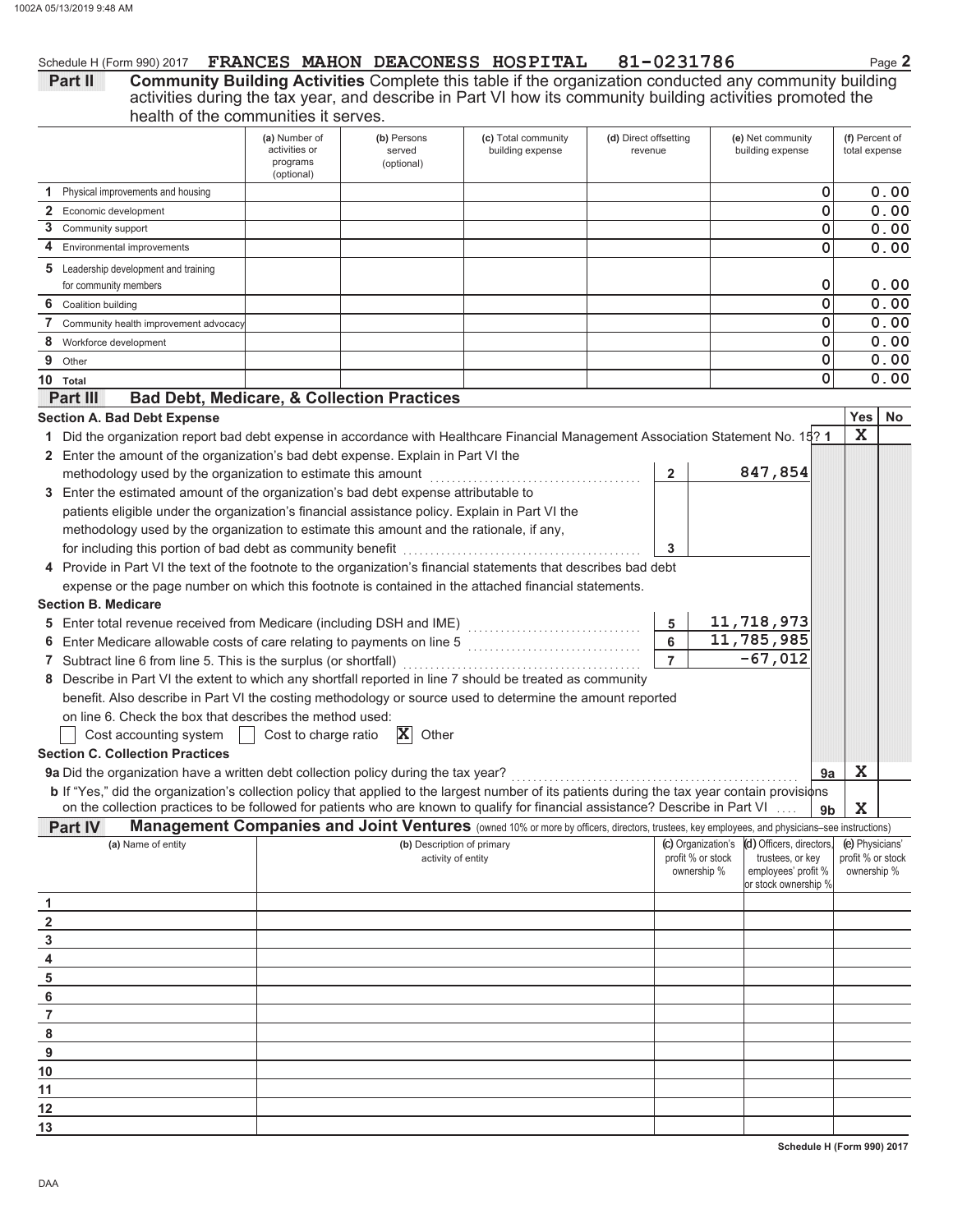| Schedule H (Form 990) 2017 FRANCES MAHON DEACONESS HOSPITAL                                                                                                                                                                                                                                                                                                                                                  |                   |                            |                     |                   |                          |                   |             | 81-0231786<br>Page 3 |                  |                                |
|--------------------------------------------------------------------------------------------------------------------------------------------------------------------------------------------------------------------------------------------------------------------------------------------------------------------------------------------------------------------------------------------------------------|-------------------|----------------------------|---------------------|-------------------|--------------------------|-------------------|-------------|----------------------|------------------|--------------------------------|
| <b>Facility Information</b><br>Part V                                                                                                                                                                                                                                                                                                                                                                        |                   |                            |                     |                   |                          |                   |             |                      |                  |                                |
| <b>Section A. Hospital Facilities</b><br>(list in order of size, from largest to smallest-see instructions)<br>How many hospital facilities did the organization operate during<br>the tax year? $\sqrt{1}$<br>Name, address, primary website address, and state license number<br>(and if a group return, the name and EIN of the subordinate hospital<br>organization that operates the hospital facility) | Licensed hospital | General medical & surgical | Children's hospital | Teaching hospital | Critical access hospital | Research facility | ER-24 hours | ER-other             |                  | Facility<br>reporting<br>group |
| FRANCES MAHON DEACONESS HOSPITAL<br>1                                                                                                                                                                                                                                                                                                                                                                        |                   |                            |                     |                   |                          |                   |             |                      | Other (describe) |                                |
| 621 3RD ST S<br>MT 59230<br><b>GLASGOW</b><br>WWW.FMDH.ORG                                                                                                                                                                                                                                                                                                                                                   | $\mathbf{x}$      | $\mathbf x$                |                     |                   | $\mathbf x$              |                   | $\mathbf x$ |                      |                  |                                |
|                                                                                                                                                                                                                                                                                                                                                                                                              |                   |                            |                     |                   |                          |                   |             |                      |                  |                                |
|                                                                                                                                                                                                                                                                                                                                                                                                              |                   |                            |                     |                   |                          |                   |             |                      |                  |                                |
|                                                                                                                                                                                                                                                                                                                                                                                                              |                   |                            |                     |                   |                          |                   |             |                      |                  |                                |
|                                                                                                                                                                                                                                                                                                                                                                                                              |                   |                            |                     |                   |                          |                   |             |                      |                  |                                |
|                                                                                                                                                                                                                                                                                                                                                                                                              |                   |                            |                     |                   |                          |                   |             |                      |                  |                                |
|                                                                                                                                                                                                                                                                                                                                                                                                              |                   |                            |                     |                   |                          |                   |             |                      |                  |                                |
|                                                                                                                                                                                                                                                                                                                                                                                                              |                   |                            |                     |                   |                          |                   |             |                      |                  |                                |
|                                                                                                                                                                                                                                                                                                                                                                                                              |                   |                            |                     |                   |                          |                   |             |                      |                  |                                |
|                                                                                                                                                                                                                                                                                                                                                                                                              |                   |                            |                     |                   |                          |                   |             |                      |                  |                                |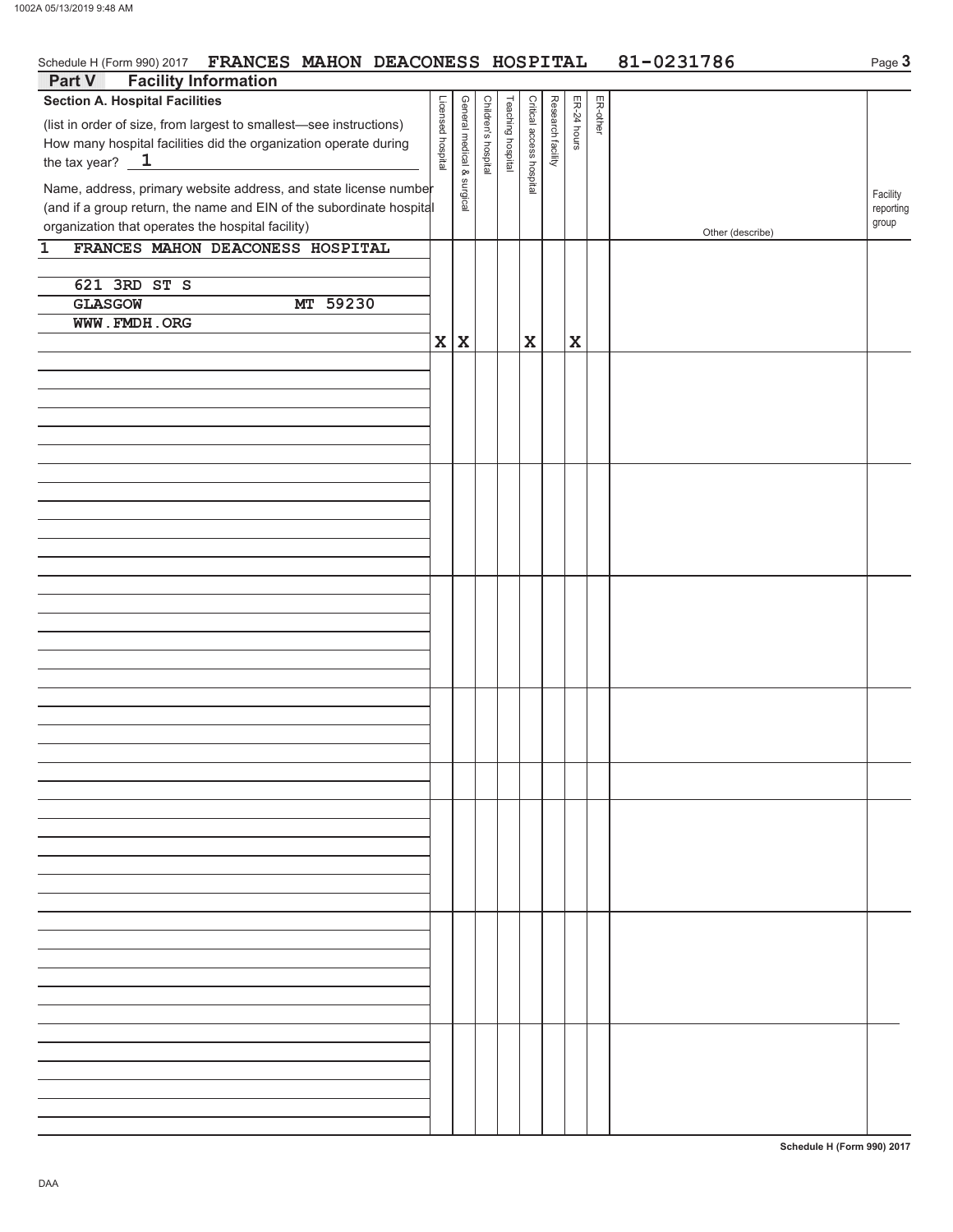### 81-0231786 Schedule H (Form 990) 2017 FRANCES MAHON DEACONESS HOSPITAL

### **Part V Facility Information (continued)**

**Section B. Facility Policies and Practices** 

(complete a separate Section B for each of the hospital facilities or facility reporting groups listed in Part V, Section A)

# Name of hospital facility or letter of facility reporting group FRANCES MAHON DEACONESS HOSPITAL

### Line number of hospital facility, or line numbers of hospital facilities in a facility reporting group (from Part V, Section A): 1

|              |                                                                                                                                     |                 | Yes         | No |
|--------------|-------------------------------------------------------------------------------------------------------------------------------------|-----------------|-------------|----|
|              | <b>Community Health Needs Assessment</b>                                                                                            |                 |             |    |
| 1.           | Was the hospital facility first licensed, registered, or similarly recognized by a state as a hospital facility in the              |                 |             |    |
|              | current tax year or the immediately preceding tax year?                                                                             | 1               |             | X  |
| $\mathbf{2}$ | Was the hospital facility acquired or placed into service as a tax-exempt hospital in the current tax year or                       |                 |             |    |
|              | the immediately preceding tax year? If "Yes," provide details of the acquisition in Section C                                       | $\mathbf{2}$    |             | X  |
| 3            | During the tax year or either of the two immediately preceding tax years, did the hospital facility conduct a                       |                 |             |    |
|              | community health needs assessment (CHNA)? If "No," skip to line 12                                                                  | 3               | X           |    |
|              | If "Yes," indicate what the CHNA report describes (check all that apply):                                                           |                 |             |    |
| a            | $ \mathbf{X} $ A definition of the community served by the hospital facility                                                        |                 |             |    |
| b            | $ \mathbf{X} $ Demographics of the community                                                                                        |                 |             |    |
|              | $\mathbf{c}$ $ \mathbf{X} $ Existing health care facilities and resources within the community that are available to respond to the |                 |             |    |
|              | health needs of the community                                                                                                       |                 |             |    |
|              | $d \overline{X}$ How data was obtained                                                                                              |                 |             |    |
|              | e $ X $ The significant health needs of the community                                                                               |                 |             |    |
|              | $f X $ Primary and chronic disease needs and other health issues of uninsured persons, low-income persons,                          |                 |             |    |
|              | and minority groups                                                                                                                 |                 |             |    |
|              | $g \ \mathbf{X}\ $ The process for identifying and prioritizing community health needs and services to meet the                     |                 |             |    |
|              | community health needs                                                                                                              |                 |             |    |
|              | $\mathbf{h}$ $ \mathbf{X} $ The process for consulting with persons representing the community's interests                          |                 |             |    |
| j.           | The impact of any actions taken to address the significant health needs identified in the hospital                                  |                 |             |    |
|              | facility's prior CHNA(s)                                                                                                            |                 |             |    |
|              | Other (describe in Section C)                                                                                                       |                 |             |    |
|              | Indicate the tax year the hospital facility last conducted a CHN $\alpha$ <sup>0</sup> 15                                           |                 |             |    |
| 5            | In conducting its most recent CHNA, did the hospital facility take into account input from persons who represent                    |                 |             |    |
|              | the broad interests of the community served by the hospital facility, including those with special knowledge of or                  |                 |             |    |
|              | expertise in public health? If "Yes," describe in Section C how the hospital facility took into account input from                  |                 |             |    |
|              | persons who represent the community, and identify the persons the hospital facility consulted                                       | 5               | X           |    |
|              | 6a Was the hospital facility's CHNA conducted with one or more other hospital facilities? If "Yes," list the other                  |                 |             |    |
|              | hospital facilities in Section C                                                                                                    | 6a              |             | X  |
|              | b Was the hospital facility's CHNA conducted with one or more organizations other than hospital facilities? If "Yes,"               |                 |             |    |
|              | list the other organizations in Section C                                                                                           | 6b              | X           |    |
| 7            | Did the hospital facility make its CHNA report widely available to the public?                                                      | $\overline{7}$  | $\mathbf x$ |    |
|              | If "Yes," indicate how the CHNA report was made widely available (check all that apply):                                            |                 |             |    |
|              | a $ X $ Hospital facility's website (list url): WWW. FMDH. ORG                                                                      |                 |             |    |
| b            | Other website (list url):                                                                                                           |                 |             |    |
| с            | $ \mathbf{X} $ Made a paper copy available for public inspection without charge at the hospital facility                            |                 |             |    |
|              | Other (describe in Section C)                                                                                                       |                 |             |    |
|              | Did the hospital facility adopt an implementation strategy to meet the significant community health needs                           |                 |             |    |
|              | identified through its most recently conducted CHNA? If "No," skip to line 11                                                       | 8               | X           |    |
| 9            | Indicate the tax year the hospital facility last adopted an implementation strate $q_0$ 15                                          |                 |             |    |
| 10           |                                                                                                                                     | 10              | X           |    |
|              | a If "Yes," (list url): WWW. FMDH. ORG                                                                                              |                 |             |    |
|              | <b>b</b> If "No," is the hospital facility's most recently adopted implementation strategy attached to this return?                 | 10b             |             | X  |
| 11           | Describe in Section C how the hospital facility is addressing the significant needs identified in its most                          |                 |             |    |
|              | recently conducted CHNA and any such needs that are not being addressed together with the reasons why                               |                 |             |    |
|              | such needs are not being addressed.                                                                                                 |                 |             |    |
|              | 12a Did the organization incur an excise tax under section 4959 for the hospital facility's failure to conduct a                    |                 |             |    |
|              | CHNA as required by section $501(r)(3)?$                                                                                            | 12a             |             | X  |
|              | b If "Yes" to line 12a, did the organization file Form 4720 to report the section 4959 excise tax?                                  | 12 <sub>b</sub> |             |    |
|              | c If "Yes" to line 12b, what is the total amount of section 4959 excise tax the organization reported on Form                       |                 |             |    |
|              | 4720 for all of its hospital facilities?<br>\$                                                                                      |                 |             |    |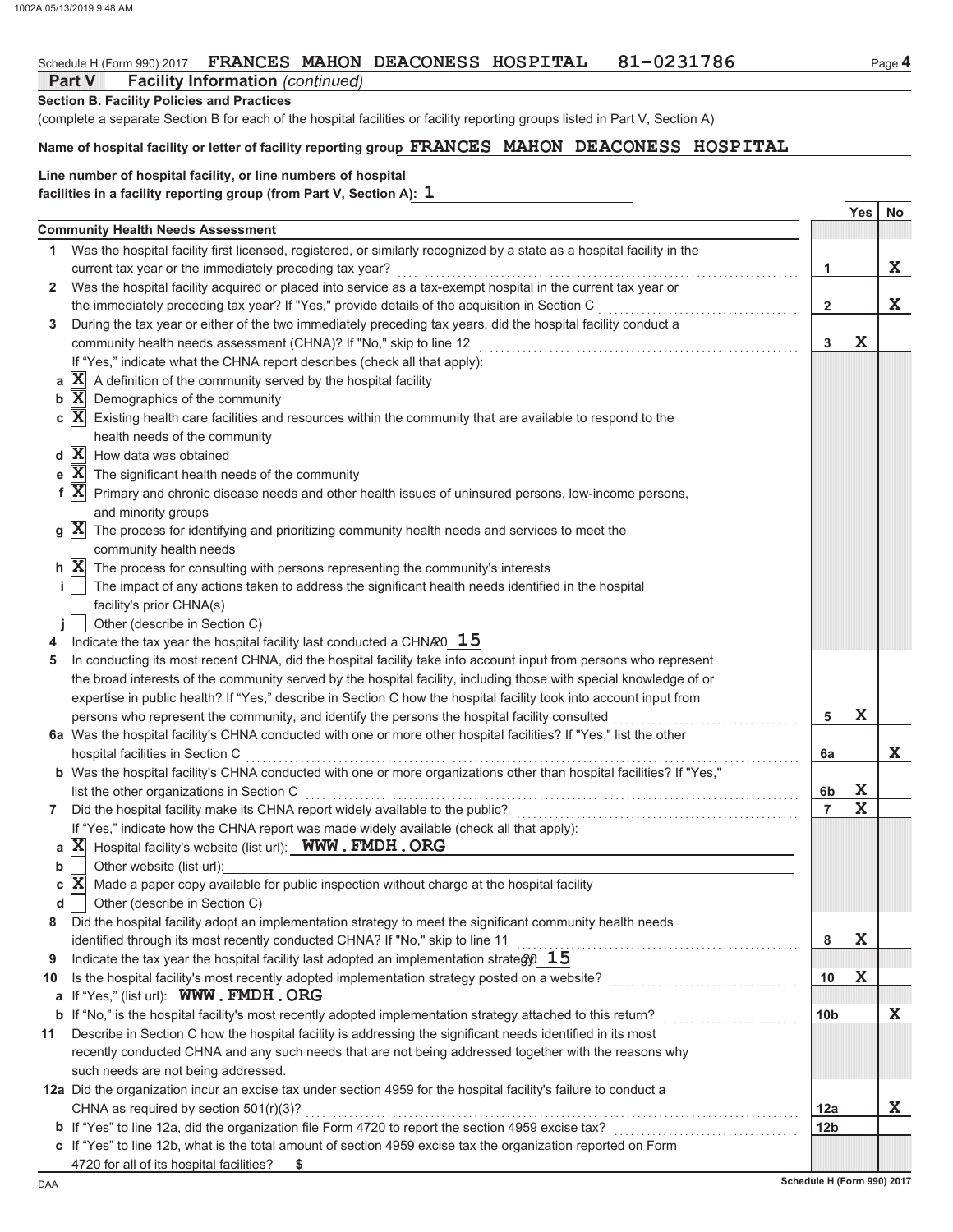### 81-0231786 Schedule H (Form 990) 2017 FRANCES MAHON DEACONESS HOSPITAL

**Part V Facility Information (continued)** 

**Financial Assistance Policy (FAP)** 

# Name of hospital facility or letter of facility reporting group FRANCES MAHON DEACONESS HOSPITAL

|    |                |                                                                                                                                                                                                                                    |    | Yes         | No |
|----|----------------|------------------------------------------------------------------------------------------------------------------------------------------------------------------------------------------------------------------------------------|----|-------------|----|
|    |                | Did the hospital facility have in place during the tax year a written financial assistance policy that:                                                                                                                            |    |             |    |
| 13 |                | Explained eligibility criteria for financial assistance, and whether such assistance included free or discounted care?                                                                                                             | 13 | X           |    |
|    |                | If "Yes," indicate the eligibility criteria explained in the FAP:                                                                                                                                                                  |    |             |    |
|    | a $ X $        | Federal poverty guidelines (FPG), with FPG family income limit for eligibility for free care of $40%$                                                                                                                              |    |             |    |
|    |                | and FPG family income limit for eligibility for discounted care of $240$ %                                                                                                                                                         |    |             |    |
| b  |                | Income level other than FPG (describe in Section C)                                                                                                                                                                                |    |             |    |
| с  | $\mathbf{x}$   | Asset level                                                                                                                                                                                                                        |    |             |    |
| d  | ΙX             | Medical indigency                                                                                                                                                                                                                  |    |             |    |
| е  | ΙX             | Insurance status                                                                                                                                                                                                                   |    |             |    |
| f. | $\mathbf{X}$   | Underinsurance status                                                                                                                                                                                                              |    |             |    |
| g  |                | Residency                                                                                                                                                                                                                          |    |             |    |
| h  |                | Other (describe in Section C)                                                                                                                                                                                                      |    |             |    |
| 14 |                | Explained the basis for calculating amounts charged to patients?<br>[2010]<br>The continuum continuum continuum control to patients and the control of the basic of the basic field of the basic field of the basic field of the b | 14 | X           |    |
| 15 |                |                                                                                                                                                                                                                                    | 15 | $\mathbf X$ |    |
|    |                | If "Yes," indicate how the hospital facility's FAP or FAP application form (including accompanying                                                                                                                                 |    |             |    |
|    |                | instructions) explained the method for applying for financial assistance (check all that apply):                                                                                                                                   |    |             |    |
|    | a $ X $        | Described the information the hospital facility may require an individual to provide as part of his or her                                                                                                                         |    |             |    |
|    |                | application                                                                                                                                                                                                                        |    |             |    |
|    | $b \mathbf{X}$ | Described the supporting documentation the hospital facility may require an individual to submit as part                                                                                                                           |    |             |    |
|    |                | of his or her application                                                                                                                                                                                                          |    |             |    |
|    | $c \mathbf{X}$ | Provided the contact information of hospital facility staff who can provide an individual with information                                                                                                                         |    |             |    |
|    |                | about the FAP and FAP application process                                                                                                                                                                                          |    |             |    |
|    | $d \mathbf{X}$ | Provided the contact information of nonprofit organizations or government agencies that may be                                                                                                                                     |    |             |    |
|    |                | sources of assistance with FAP applications                                                                                                                                                                                        |    |             |    |
| е  |                | Other (describe in Section C)                                                                                                                                                                                                      |    |             |    |
| 16 |                | Was widely publicized within the community served by the hospital facility?                                                                                                                                                        | 16 | X           |    |
|    |                | If "Yes," indicate how the hospital facility publicized the policy (check all that apply):                                                                                                                                         |    |             |    |
| a  | X              | The FAP was widely available on a website (list url):<br>WWW.FMDH.ORG                                                                                                                                                              |    |             |    |
| b  | ΙX             | The FAP application form was widely available on a website (list url): WWW. FMDH. ORG                                                                                                                                              |    |             |    |
| С  | ΙX             | A plain language summary of the FAP was widely available on a website (list url) WWW . FMDH . ORG                                                                                                                                  |    |             |    |
|    | $d \mathbf{X}$ | The FAP was available upon request and without charge (in public locations in the hospital facility and                                                                                                                            |    |             |    |
|    |                | by mail)<br>The FAP application form was available upon request and without charge (in public locations in the                                                                                                                     |    |             |    |
|    | $e \mathbf{X}$ |                                                                                                                                                                                                                                    |    |             |    |
|    | f $ X $        | hospital facility and by mail)<br>A plain language summary of the FAP was available upon request and without charge (in public                                                                                                     |    |             |    |
|    |                | locations in the hospital facility and by mail)                                                                                                                                                                                    |    |             |    |
|    |                |                                                                                                                                                                                                                                    |    |             |    |
|    |                | $g\ X\ $ Individuals were notified about the FAP by being offered a paper copy of the plain language summary of<br>the FAP, by receiving a conspicuous written notice about the FAP on their billing statements, and via           |    |             |    |
|    |                | conspicuous public displays or other measures reasonably calculated to attract patients' attention                                                                                                                                 |    |             |    |
|    | h X            | Notified members of the community who are most likely to require financial assistance about availability                                                                                                                           |    |             |    |
|    |                | of the FAP                                                                                                                                                                                                                         |    |             |    |
|    |                | The FAP, FAP application form, and plain language summary of the FAP were translated into the                                                                                                                                      |    |             |    |
|    |                | primary language(s) spoken by LEP populations                                                                                                                                                                                      |    |             |    |
|    |                | Other (describe in Section C)                                                                                                                                                                                                      |    |             |    |
|    |                |                                                                                                                                                                                                                                    |    |             |    |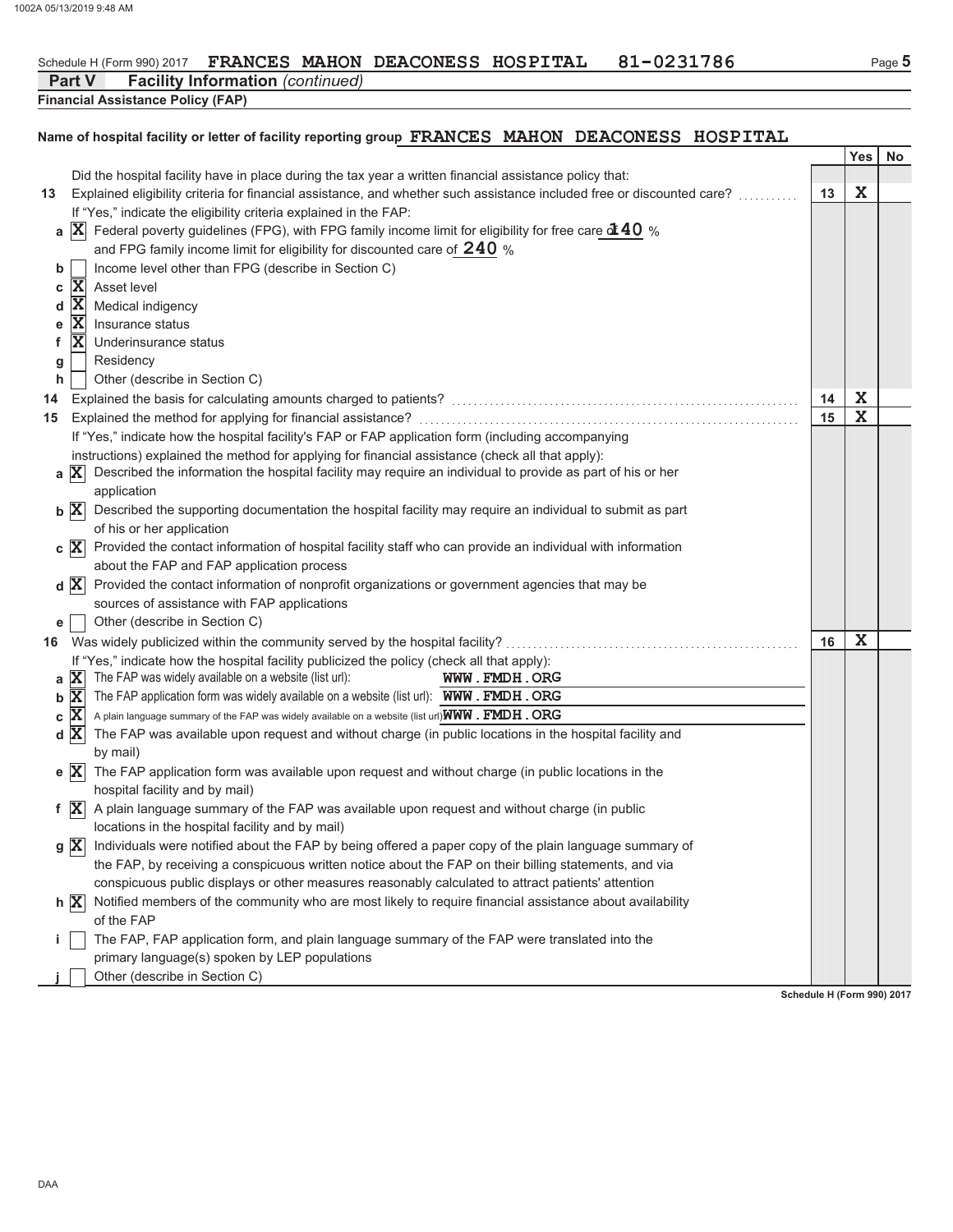#### FRANCES MAHON DEACONESS HOSPITAL 81-0231786 Schedule H (Form 990) 2017

|    | <b>Facility Information</b> (continued)<br><b>Part V</b>                                                                              |    |            |    |
|----|---------------------------------------------------------------------------------------------------------------------------------------|----|------------|----|
|    | <b>Billing and Collections</b>                                                                                                        |    |            |    |
|    | Name of hospital facility or letter of facility reporting group FRANCES MAHON DEACONESS HOSPITAL                                      |    |            |    |
|    |                                                                                                                                       |    | <b>Yes</b> | No |
| 17 | Did the hospital facility have in place during the tax year a separate billing and collections policy, or a written                   |    |            |    |
|    | financial assistance policy (FAP) that explained all of the actions the hospital facility or other authorized party                   |    |            |    |
|    |                                                                                                                                       | 17 | X          |    |
| 18 | Check all of the following actions against an individual that were permitted under the hospital facility's                            |    |            |    |
|    | policies during the tax year before making reasonable efforts to determine the individual's eligibility under the                     |    |            |    |
|    | facility's FAP:                                                                                                                       |    |            |    |
| а  | Reporting to credit agency(ies)                                                                                                       |    |            |    |
| b  | Selling an individual's debt to another party                                                                                         |    |            |    |
| с  | Deferring, denying, or requiring a payment before providing medically necessary care due to                                           |    |            |    |
|    | nonpayment of a previous bill for care covered under the hospital facility's FAP                                                      |    |            |    |
| d  | Actions that require a legal or judicial process                                                                                      |    |            |    |
| е  | Other similar actions (describe in Section C)                                                                                         |    |            |    |
| f  | $ \mathbf{X} $<br>None of these actions or other similar actions were permitted                                                       |    |            |    |
| 19 | Did the hospital facility or other authorized party perform any of the following actions during the tax year                          |    |            |    |
|    |                                                                                                                                       | 19 |            | X  |
|    | If "Yes," check all actions in which the hospital facility or a third party engaged:                                                  |    |            |    |
| а  | Reporting to credit agency(ies)                                                                                                       |    |            |    |
| b  | Selling an individual's debt to another party                                                                                         |    |            |    |
| с  | Deferring, denying, or requiring a payment before providing medically necessary care due to                                           |    |            |    |
|    | nonpayment of a previous bill for care covered under the hospital facility's FAP                                                      |    |            |    |
| d  | Actions that require a legal or judicial process                                                                                      |    |            |    |
| е  | Other similar actions (describe in Section C)                                                                                         |    |            |    |
| 20 | Indicate which efforts the hospital facility or other authorized party made before initiating any of the actions listed (whether or   |    |            |    |
|    | not checked) in line 19 (check all that apply):                                                                                       |    |            |    |
|    | $a \mathbf{X}$<br>Provided a written notice about upcoming ECAs (Extraordinary Collection Action) and a plain language summary of the |    |            |    |
|    | FAP at least 30 days before initiating those ECAs                                                                                     |    |            |    |
|    | $b \mathbf{X}$<br>Made a reasonable effort to orally notify individuals about the FAP and FAP application process                     |    |            |    |
| С  | $ \mathbf{X} $<br>Processed incomplete and complete FAP applications                                                                  |    |            |    |
|    | d X <br>Made presumptive eligibility determinations                                                                                   |    |            |    |
| е  | Other (describe in Section C)                                                                                                         |    |            |    |
| f  | None of these efforts were made                                                                                                       |    |            |    |
|    | <b>Policy Relating to Emergency Medical Care</b>                                                                                      |    |            |    |
| 21 | Did the hospital facility have in place during the tax year a written policy relating to emergency medical care                       |    |            |    |
|    | that required the hospital facility to provide, without discrimination, care for emergency medical conditions to                      |    |            |    |
|    |                                                                                                                                       | 21 | X          |    |
|    | If "No," indicate why:                                                                                                                |    |            |    |
| а  | The hospital facility did not provide care for any emergency medical conditions                                                       |    |            |    |
| b  | The hospital facility's policy was not in writing                                                                                     |    |            |    |
| с  | The hospital facility limited who was eligible to receive care for emergency medical conditions (describe                             |    |            |    |
|    | in Section C)                                                                                                                         |    |            |    |
| d  | Other (describe in Section C)                                                                                                         |    |            |    |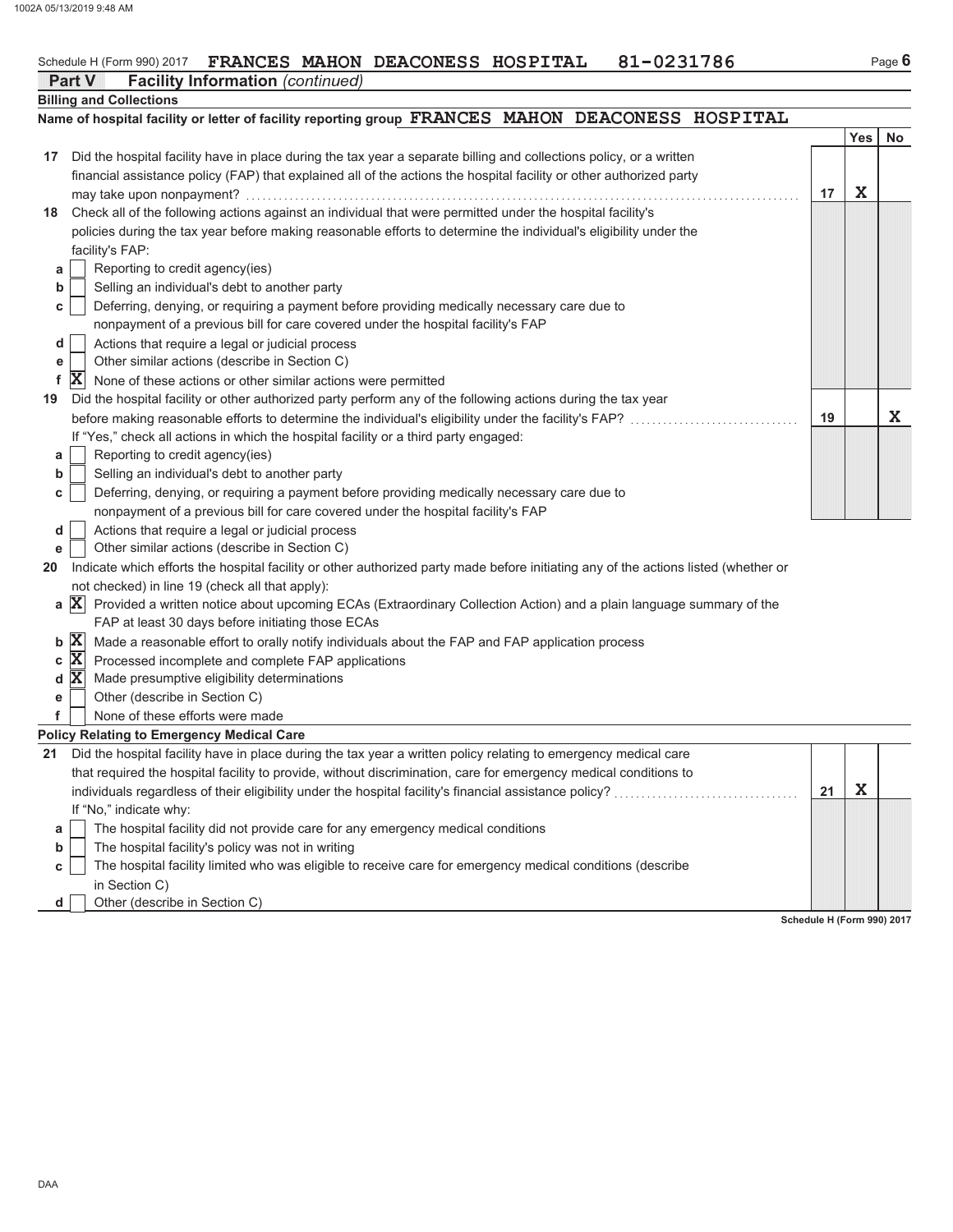# Schedule H (Form 990) 2017 FRANCES MAHON DEACONESS HOSPITAL 81-0231786

|    | 81-0231786<br>FRANCES MAHON DEACONESS HOSPITAL<br>Schedule H (Form 990) 2017                                            |    |       | Page 7    |
|----|-------------------------------------------------------------------------------------------------------------------------|----|-------|-----------|
|    | <b>Facility Information</b> (continued)<br><b>Part V</b>                                                                |    |       |           |
|    | Charges to Individuals Eligible for Assistance Under the FAP (FAP-Eligible Individuals)                                 |    |       |           |
|    | Name of hospital facility or letter of facility reporting group FRANCES MAHON DEACONESS HOSPITAL                        |    |       |           |
|    |                                                                                                                         |    | Yes I | <b>No</b> |
| 22 | Indicate how the hospital facility determined, during the tax year, the maximum amounts that can be charged             |    |       |           |
|    | to FAP-eligible individuals for emergency or other medically necessary care.                                            |    |       |           |
| a  | The hospital facility used a look-back method based on claims allowed by Medicare fee-for-service                       |    |       |           |
|    | during a prior 12-month period                                                                                          |    |       |           |
|    | $b \mathbf{X}$<br>The hospital facility used a look-back method based on claims allowed by Medicare fee-for-service and |    |       |           |
|    | all private health insurers that pay claims to the hospital facility during a prior 12-month period                     |    |       |           |
| C  | The hospital facility used a look-back method based on claims allowed by Medicaid, either alone or in                   |    |       |           |
|    | combination with Medicare fee-for-service and all private health insurers that pay claims to the hospital               |    |       |           |
|    | facility during a prior 12-month period                                                                                 |    |       |           |
| d  | The hospital facility used a prospective Medicare or Medicaid method                                                    |    |       |           |
| 23 | During the tax year, did the hospital facility charge any FAP-eligible individual to whom the hospital facility         |    |       |           |
|    | provided emergency or other medically necessary services more than the amounts generally billed to                      |    |       |           |
|    |                                                                                                                         | 23 |       | X         |
|    | If "Yes," explain in Section C.                                                                                         |    |       |           |
| 24 | During the tax year, did the hospital facility charge any FAP-eligible individual an amount equal to the gross          |    |       |           |
|    |                                                                                                                         | 24 | X     |           |
|    | If "Yes," explain in Section C.                                                                                         |    |       |           |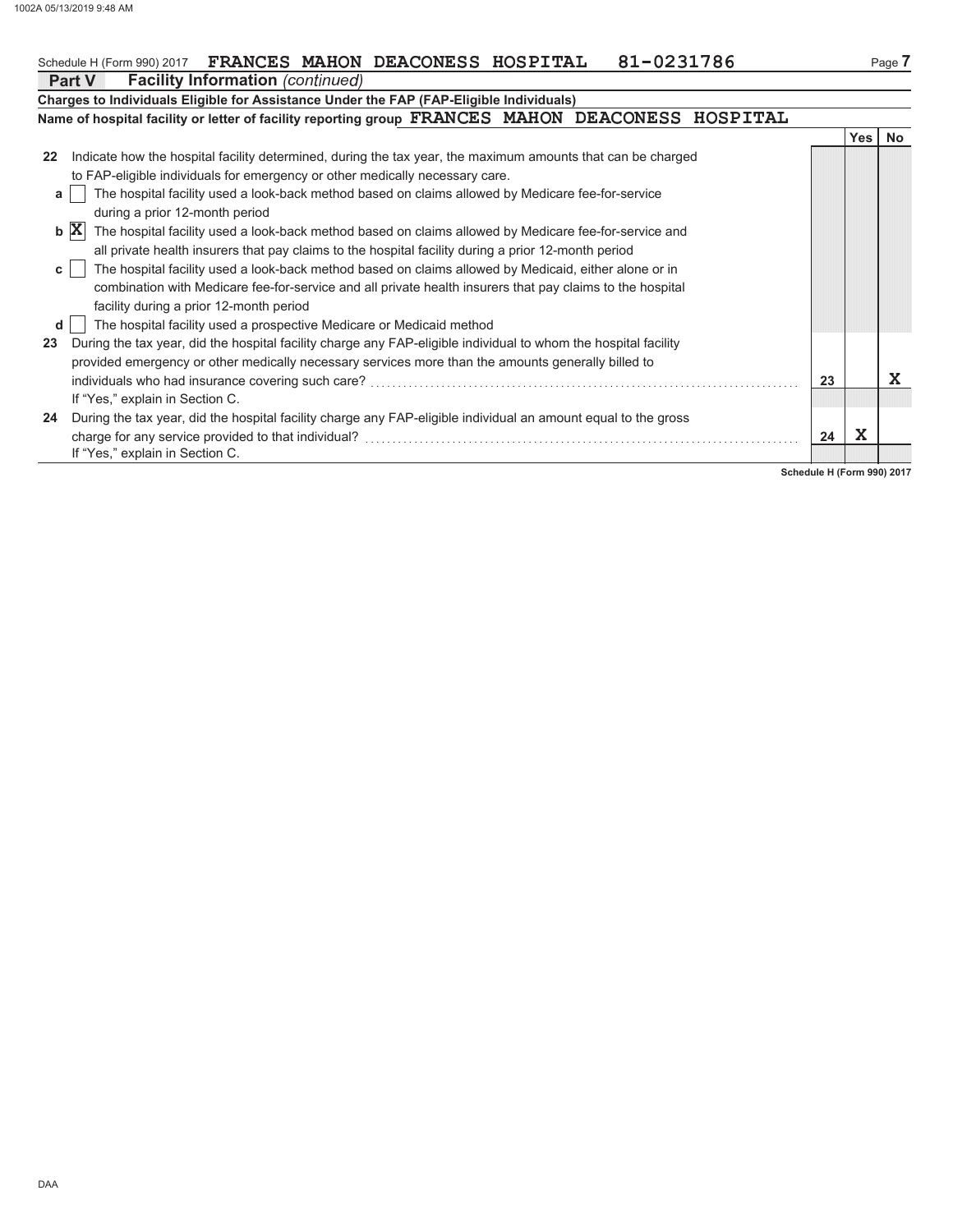#### Part V **Facility Information** (continued)

Section C. Supplemental Information for Part V, Section B. Provide descriptions required for Part V, Section B, lines 2, 3j, 5, 6a, 6b, 7d, 11, 13b, 13h, 15e, 16j, 18e, 19e, 20e, 21c, 21d, 23, and 24. If applicable, provide separate descriptions for each hospital facility in a facility reporting group, designated by facility reporting group letter and hospital facility line number from Part V, Section A ("A, 1," "A, 4," "B, 2," "B, 3," etc.) and name of hospital facility.

Facility 1, FRANCES MAHON DEACONESS HOSPITAL - Part V, Line 3e

THE SIGNIFICANT HEALTH NEEDS ARE A PRIORITIZED DESCRIPTION OF THE

SIGNIFICANT HEALTH NEEDS OF THE COMMUNITY AND ARE IDENTIFIED THROUGH THE **CHNA.** 

Facility 1, FRANCES MAHON DEACONESS HOSPITAL - Part V, Line 5 TO SOLICIT INPUT FROM INDIVIDUALS WHO HAVE A BROAD INTEREST IN THE HEALTH OF THE COMMUNITY, AN ONLINE KEY INFORMANT SURVEY WAS IMPLEMENTED AS PART OF THE CHNA PROCESS AND SENT TO A LIST OF RECOMMENDED PARTICIPANTS INCLUDING PHYSICIANS, PUBLIC HEALTH REPRESENTATIVES, OTHER HEALTH PROFESSIONALS, SOCIAL SERVICE PROVIDERS AND A VARIETY OF OTHER COMMUNITY LEADERS. ALSO, INPUT WAS GATHERED FROM SEVERAL INDIVIDUALS WHOSE ORGANIZATIONS WORK WITH LOW-INCOME, MINORITY, AND OTHER MEDICALLY UNDERSERVED POPULATIONS. POTENTIAL PARTICIPANTS WERE CHOSEN BECAUSE OF THEIR ABILITY TO IDENTIFY PRIMARY CONCERNS OF THE POPULATIONS WITH WHOM THEY WORK, AS WELL AS OF THE COMMUNITY OVERALL. THE PARTICIPANTS WERE CONTACTED BY EMAIL, INTRODUCING THE PURPOSE OF THE SURVEY AND PROVIDING A LINK TO TAKE THE SURVEY ONLINE. IN ALL, 63 COMMUNITY STAKEHODLERS TOOK PART IN THE ONLINE KEY INFORMANT **SURVEY.** THE INPUT WAS GATHERED BY PROFESSIONAL RESEARCH CONSULTANTS, INC. ON BEHALF OF FRANCES MAHON DEACONESS HOSPITAL IN THE SPRING OF 2016.

Facility 1, FRANCES MAHON DEACONESS HOSPITAL - Part V, Line 6b

### VALLEY COUNTY PUBLIC HEALTH DEPARTMENT

Facility 1, FRANCES MAHON DEACONESS HOSPITAL - Part V, Line 11

AS REQUIRED BY THE IRS IMPLEMENTING REGULATIONS, FMDH PRIORITIZED THE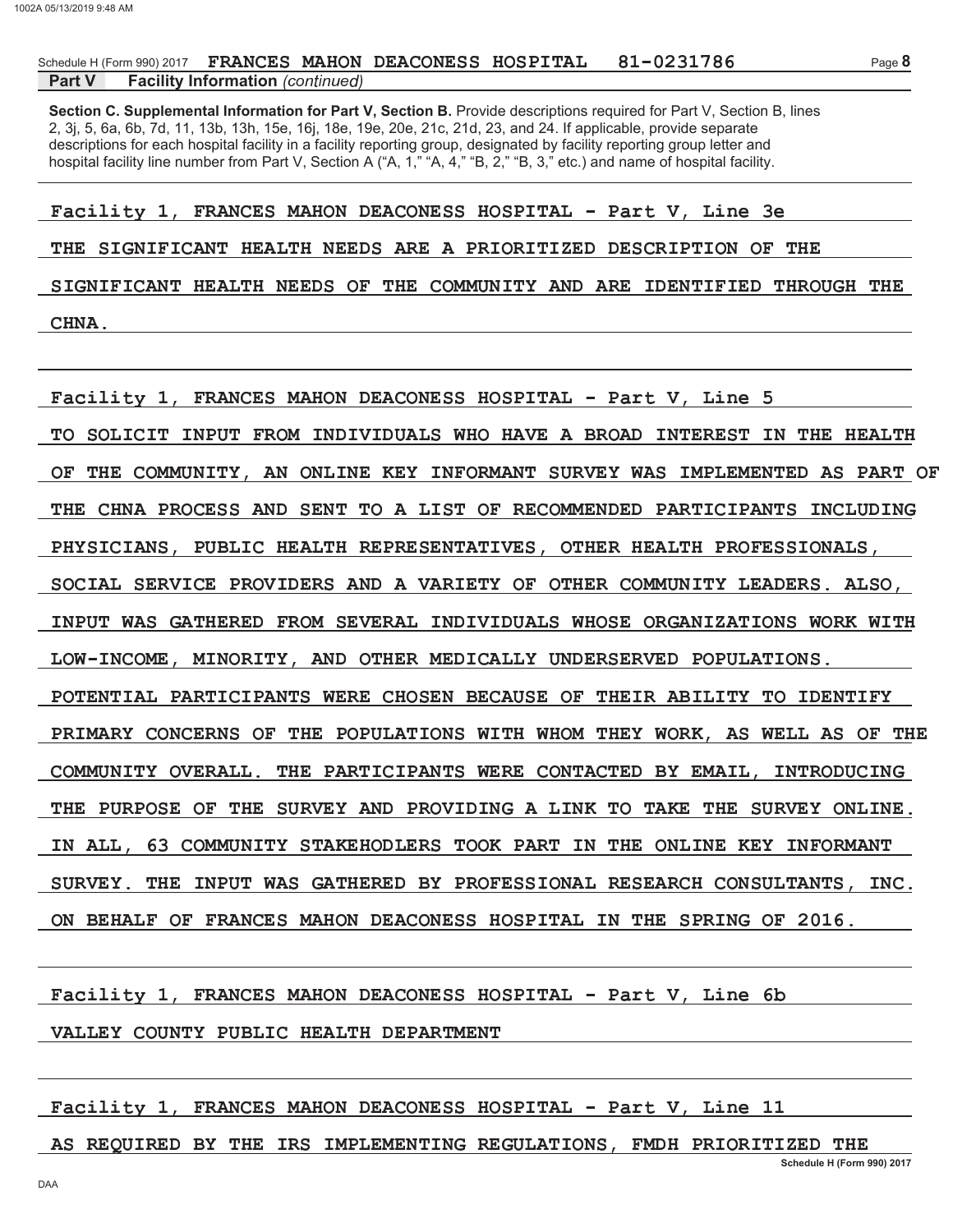### Part V **Facility Information** (continued)

Section C. Supplemental Information for Part V, Section B. Provide descriptions required for Part V, Section B, lines 2, 3j, 5, 6a, 6b, 7d, 11, 13b, 13h, 15e, 16j, 18e, 19e, 20e, 21c, 21d, 23, and 24. If applicable, provide separate descriptions for each hospital facility in a facility reporting group, designated by facility reporting group letter and hospital facility line number from Part V, Section A ("A, 1," "A, 4," "B, 2," "B, 3," etc.) and name of hospital facility.

IDENTIFIED NEEDS TO IDENTIFY THOSE NEEDS THAT IT COULD EFFICACIOUSLY ADDRESS GIVEN THE RESOURCE LIMITATIONS INHERENT IN A SMALL RURAL HOSPITAL OPERATION. THE ONLINE KEY INFORMANT SURVEY PRESENTED THE STAKEHOLDERS WITH 20 HEALTH TOPICS AND WERE ASKED TO RATE EACH AS A MAJOR PROBLEM, MODERATE PROBLEM, MINOR PROBLEM, OR NOT A PROBLEM AT ALL IN THEIR OWN COMMUNITY. FOR MAJOR PROBLEM RESPONSES. THE FOLLOWING WERE RANKED AS TOP CONCERNS FOR THE FRANCES MAHON DEACONESS HOSPITAL SERVICE AREA: MENTAL HEALTH, TOBACCO USE. SUBSTANCE ABUSE, AND CANCER.

THROUGH A MEETING WITH INTERNAL AND EXTERNAL STAKEHOLDERS, PRIORITIZATION WAS ACCOMPLISHED USING A PRIORITIZATION EXERCISE THAT SCORED THE SCOPE & SEVERITY OF THE PROBLEM BY CONSIDERATION OF THREE FACTORS AND ABILITY TO IMPACT, BOTH RATED ON A SCALE OF 1 TO 10 FROM LEAST SEVERE TO MOST SEVERE. BASED ON THE SEVERITY OF THE RATINGS, FRANCES MAHON DEACONESS HOSPITAL CHOSE TO PRIORITIZE THE FOLLOWING TOP HEALTH NEEDS OF THE COMMUNITY TO ADDRESS IN ITS IMPLEMENTATION STRATEGY IN THE COMING YEARS: HEART DISEASE ିଧ STROKE, NUTRITION, PHYSICAL ACTIVITY & WEIGHT, AND MENTAL

HEALTH.

FMDH IS ADDRESSING THE PRIORITIZED HEALTH NEEDS BY THREE OVERALL GOALS:

THE FIRST GOAL IS TO IMPROVE CARDIOVASCULAR HEALTH BY IMPLEMENTING AND SUPPORTING EVIDENCE BASED APPROACHES TO IMPACT BEHAVIORS AFFECTING CARDIOVASCULAR HEALTH. ONE STRATEGY FOR ADDRESSING THIS GOAL IS TO BUILD AWARENESS OF OPPORTUNITIES IN THE COUNTY TO PARTICIPATE IN COMMUNITY FITNESS PROGRAMS BY DEVELOPING AND PROMOTING A COMMUNITY FITNESS RESOURCES Schedule H (Form 990) 2017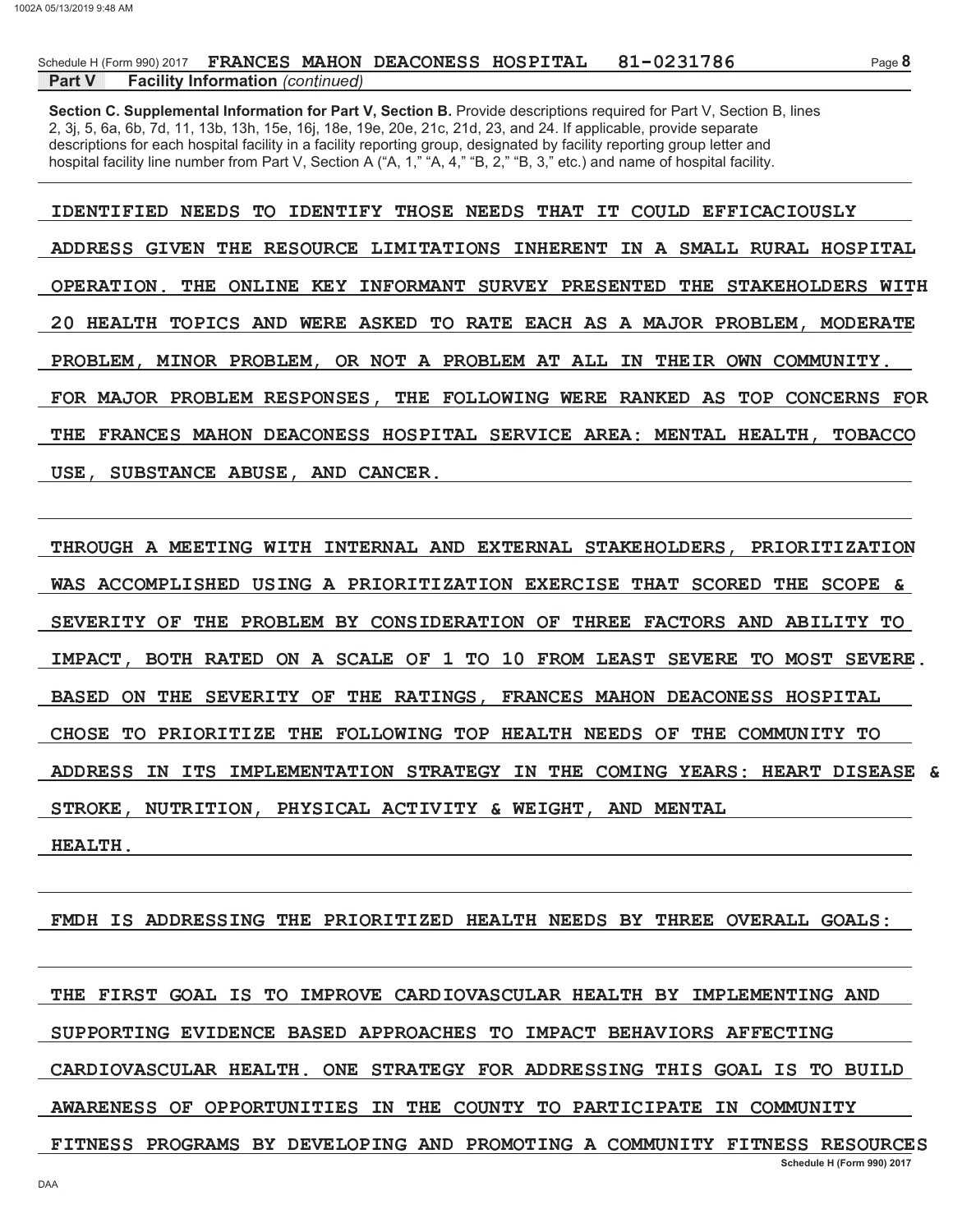### Part V **Facility Information** (continued)

Section C. Supplemental Information for Part V, Section B. Provide descriptions required for Part V, Section B, lines 2, 3j, 5, 6a, 6b, 7d, 11, 13b, 13h, 15e, 16j, 18e, 19e, 20e, 21c, 21d, 23, and 24. If applicable, provide separate descriptions for each hospital facility in a facility reporting group, designated by facility reporting group letter and hospital facility line number from Part V, Section A ("A, 1," "A, 4," "B, 2," "B, 3," etc.) and name of hospital facility.

### LIST.

THE SECOND GOAL IS TO IMPROVE THE HEALTH OF OUR COMMUNITY BY IMPLEMENTING AND SUPPORTING EVIDENCE BASED APPROACHES TO IMPACT BEHAVIORS RELATED TO NUTRITION, WEIGHT AND PHYSICAL ACTIVITY THEREBY HAVING A POSITIVE IMPACT ON A MULTITUDE OF HEALTH CONDITIONS. A STRATEGY FOR ADDRESSING THIS GOAL IS TO HAVE A FOCUSED PUBLIC AWARENESS CAMPAIGN ON FITNESS AND EXERCISE SUCH AS COMMUNICATING EXCLUSIVELY ABOUT EXERCISE AND FITNESS IN AT LEAST 75% OF ALL COMMUNICATION FOR 12 MONTHS.

THE THIRD GOAL IS TO UTILIZE EVIDENCE BASED TACTICS TO ADDRESS BARRIERS TO ACCESSING MENTAL HEALTH SERVICES BY AUGMENTING THE RANGE AND ACCESSIBILITY OF MENTAL/BEHAVIORAL HEALTH SERVICES. A STRATEGY FOR ADDRESSING THIS GOAL IS TO ADVOCATE FOR MENTAL HEALTH LEGISLATION BY FOCUSING ADVOCACY EFFORTS ON LEGISLATION THAT INCREASES FUNDING FOR AND AVAILABILITY OF MENTAL/BEHAVIORAL HEALTH SERVICES.

ADDITIONAL STRATEGIES TO ACCOMPLISH THE THREE GOALS ARE IDENTIFIED IN THE IMPLEMENTATION STRATEGY.

NINE ADDITIONAL SIGNFICANT HEALTH NEEDS THAT EMERGED FROM THIS COMMUNITY HEALTH NEEDS ASSESSMENT ARE OUTLINED BELOW. THESE NEEDS WILL NOT BE SPECIFICALLY ADDRESSED IN THE IMPLEMENTATION STRATEGY, ALTHOUGH SOME MAY BE ADDRESSED IN SOME WAY THROUGH PROGRAMS TARGETING THE TOP HEALTH NEEDS WHICH WILL BE ADDRESSED.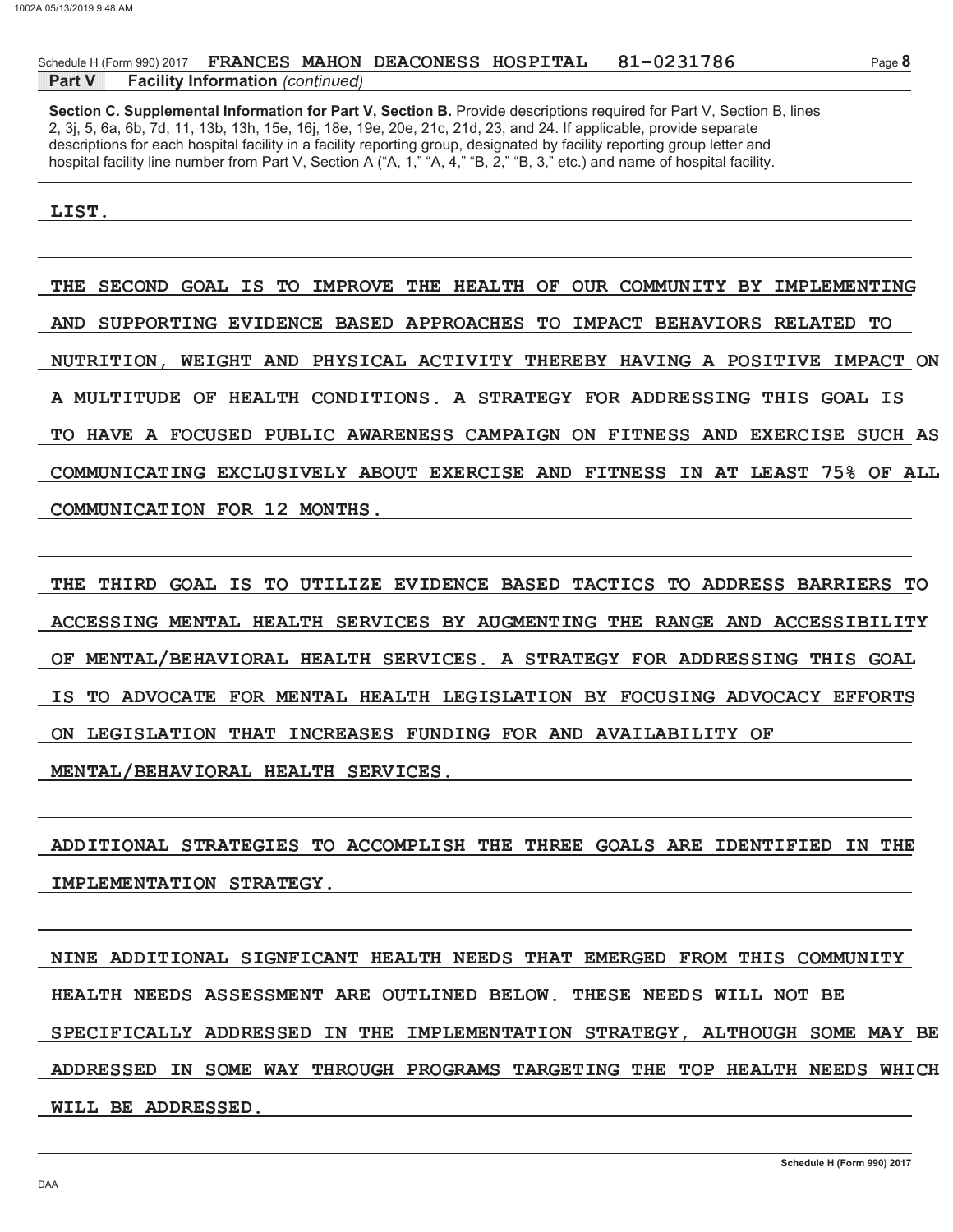#### Part V **Facility Information** (continued)

Section C. Supplemental Information for Part V, Section B. Provide descriptions required for Part V, Section B, lines 2, 3j, 5, 6a, 6b, 7d, 11, 13b, 13h, 15e, 16j, 18e, 19e, 20e, 21c, 21d, 23, and 24. If applicable, provide separate descriptions for each hospital facility in a facility reporting group, designated by facility reporting group letter and hospital facility line number from Part V, Section A ("A, 1," "A, 4," "B, 2," "B, 3," etc.) and name of hospital facility.

SUBSTANCE ABUSE - FMDH HAS LIMITED RESOURCES, SERVICES AND EXPERTISE  $1.$ AVAILABLE TO ADDRESS ALCOHOL, TOBACCO AND OTHER DRUG ISSUES. **OTHER** COMMUNITY ORGANIZATIONS HAVE INFRASTRUCTURE AND PROGRAMS IN PLACE TO BETTER MEET THIS NEED. FMDH FEELS THAT EFFORTS OUTLINED HEREIN TO IMPROVE MENTAL HEALTH WILL HAVE A POSITIVE IMPACT ON THE COMMUNITY'S SUBSTANCE ABUSE, AND THAT A SEPARATE SET OF SUBSTANCE ABUSE INITIATIVES WAS NOT NECESSARY GIVEN LIMITED RESOURCES.

 $2<sub>1</sub>$ TOBACCO USE - FMDH HAS LIMITED RESOURCES, SERVICES AND EXPERTISE AVAILABLE TO ADDRESS ALCOHOL, TOBACCO AND OTHER DRUG ISSUES. OTHER COMMUNITY ORGANIZATIONS HAVE INFRASTRUCTURE AND PROGRAMS IN PLACE TO BETTER MEET THIS NEED. FMDH FEELS THAT EFFORTS OUTLINED HEREIN TO IMPROVE CARDIOVASCULAR HEALTH WILL HAVE A POSITIVE IMPACT ON THE COMMUNITY'S TOBACCO USE, AND THAT A SEPARATE SET OF TOBACCO INITIATIVES WAS NOT NECESSARY GIVEN LIMITED RESOURCES. WHILE THIS NEED WAS NOT SCHEDULED TO BE ADDRESSED, IN 2018, FMDH EXECUTED A TOBACCO CESSATION MASS MARKETING PLAN TO RAISE AWARENESS OF THE RISKS ASSOCIATED WITH TOBACCO AS WELL AS OPPORTUNITIES WITHIN OUR COMMUNITY TO OUIT. WE RAN WEEKLY AND MONTHLY ADS IN OUR LOCAL PUBLICATIONS, SPONSORED A 'SMOKE FREE' MOVIE NIGHT TARGETING HIGH SCHOOL YOUTH, SPONSORED ANTI-TOBACCO T-SHIRTS FOR HIGH SCHOOL YOUTH, AND RAN A RADIO MEDIA CAMPAIGN, SOCIAL MEDIA CAMPAIGN AND A BILLBOARD CAMPAIGN TARGETING ADULTS. FMDH ALSO SPONSORED RED THUMB DAY, A COMMUNITY EVENT RAISING AWARENESS OF UNHEALTHY BEHAVIORS AND PARTICIPATING IN THE VALLEY CARE COALITION.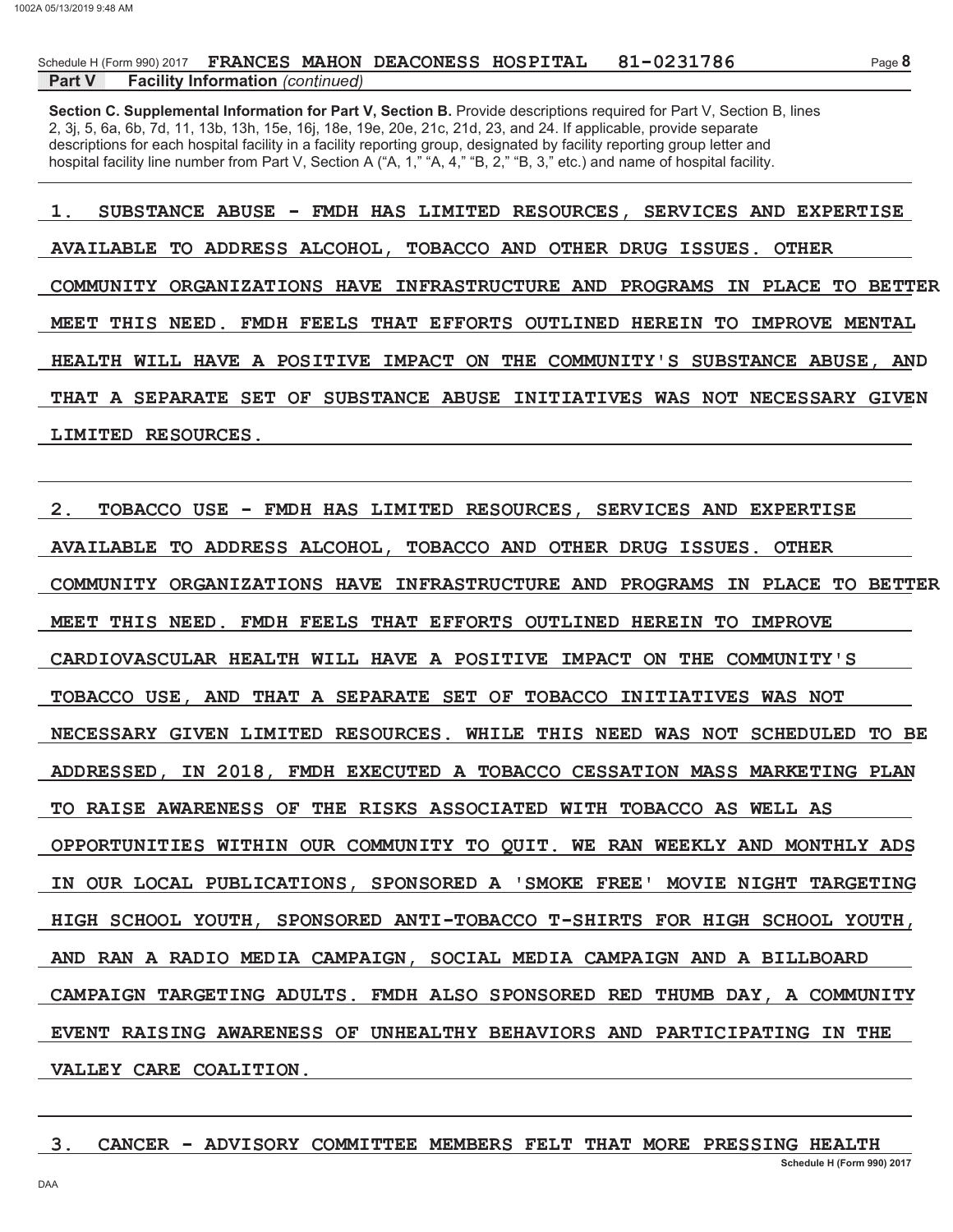#### Part V **Facility Information** (continued)

Section C. Supplemental Information for Part V, Section B. Provide descriptions required for Part V, Section B, lines 2, 3j, 5, 6a, 6b, 7d, 11, 13b, 13h, 15e, 16j, 18e, 19e, 20e, 21c, 21d, 23, and 24. If applicable, provide separate descriptions for each hospital facility in a facility reporting group, designated by facility reporting group letter and hospital facility line number from Part V, Section A ("A, 1," "A, 4," "B, 2," "B, 3," etc.) and name of hospital facility.

### NEEDS EXISTED. LIMITED RESOURCES AND LOWER PRIORITY EXCLUDED THIS AS AN

### AREA CHOSEN FOR ACTION.

IMMUNIZATION & INFECTIOUS DISEASES - ADVISORY COMMITTEE MEMBERS FELT 4. THAT MORE PRESSING HEALTH NEEDS EXISTED. LIMITED RESOURCES AND LOWER PRIORITY EXCLUDED THIS AS AN AREA CHOSEN FOR ACTION.

5. INJURY & VIOLENCE PREVENTION - FMDH BELIEVES THAT THIS PRIORITY AREA FALLS MORE WITHIN THE PURVIEW OF THE COUNTY HEALTH DEPARTMENT AND OTHER COMMUNITY ORGANIZATIONS. LIMITED RESOURCES AND LOWER PRIORITY EXCLUDED THIS AS AN AREA CHOSEN FOR ACTION.

6. INFANT HEALTH & FAMILY PLANNING - FMDH BELIEVES THAT THIS PRIORITY AREA FALLS MORE WITHIN THE PURVIEW OF THE COUNTY HEALTH DEPARTMENT AND OTHER COMMUNITY ORGANIZATIONS. LIMITED RESOURCES AND LOWER PRIORITY EXCLUDED THIS AS AN AREA CHOSEN FOR ACTION.

 $7.$ STD HIV/AIDS - FMDH BELIEVES THAT THIS PRIORITY AREA FALLS MORE WITHIN THE PURVIEW OF THE COUNTY HEALTH DEPARTMENT AND OTHER COMMUNITY ORGANIZATIONS. LIMITED RESOURCES AND LOWER PRIORITY EXCLUDED THIS AS AN AREA CHOSEN FOR ACTION.

DIABETES - FMDH FEELS THAT EFFORTS OUTLINED HEREIN TO IMPROVE 8. NUTRITION, WEIGHT AND PHYSICAL ACTIVITY WILL HAVE A POSITIVE IMPACT ON THE COMMUNITY'S DIABETIC POPULATION, AND THAT A SEPARATE SET OF DIABETIC-SPECIFIC INITIATIVES WAS NOT NECESSARY GIVEN LIMITED RESOURCES.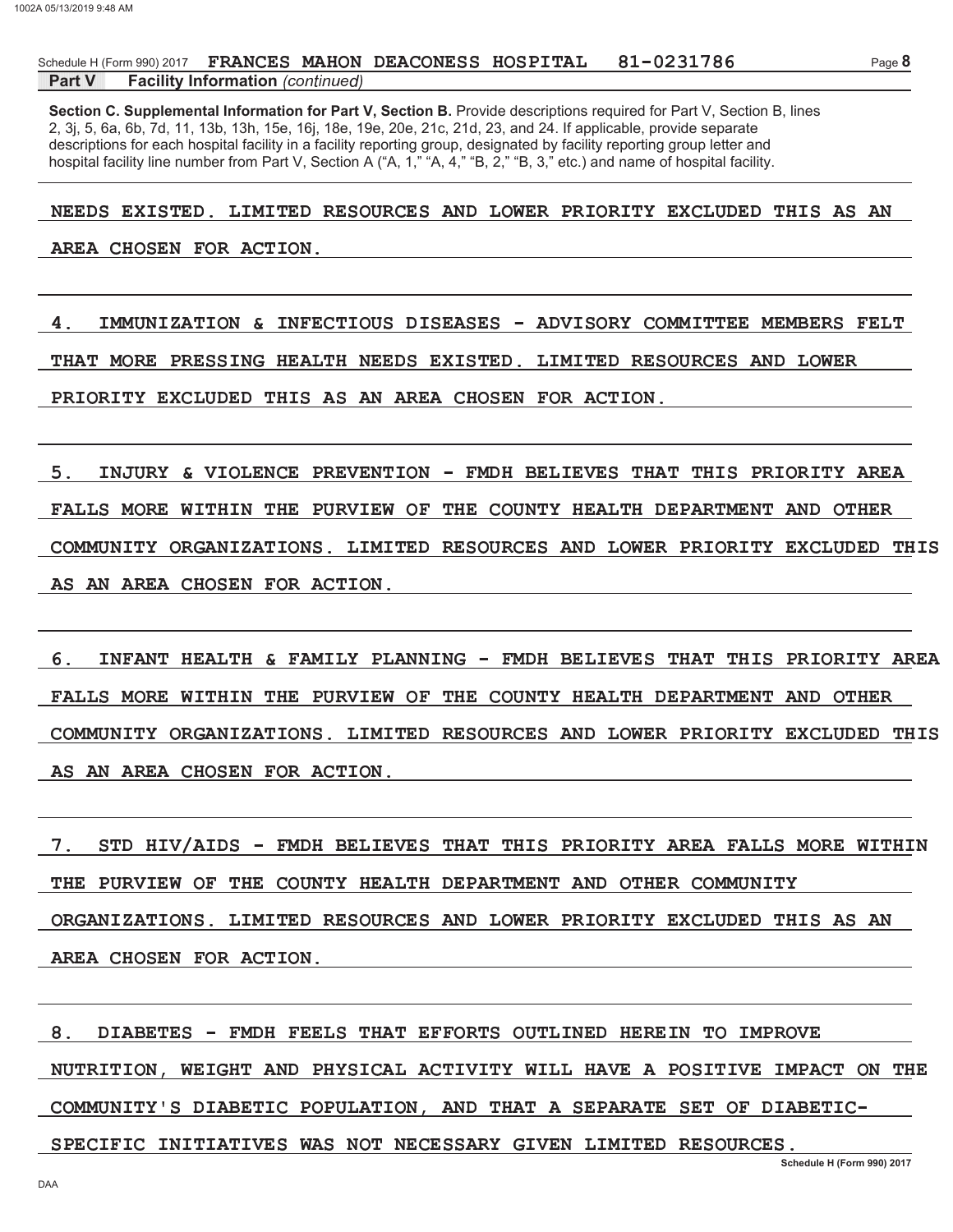### Part V **Facility Information** (continued)

Section C. Supplemental Information for Part V, Section B. Provide descriptions required for Part V, Section B, lines 2, 3j, 5, 6a, 6b, 7d, 11, 13b, 13h, 15e, 16j, 18e, 19e, 20e, 21c, 21d, 23, and 24. If applicable, provide separate descriptions for each hospital facility in a facility reporting group, designated by facility reporting group letter and hospital facility line number from Part V, Section A ("A, 1," "A, 4," "B, 2," "B, 3," etc.) and name of hospital facility.

 $9.$ ACCESS TO HEALTH CARE SERVICES - ADVISORY COMMITTEE MEMBERS FELT THAT MORE PRESSING HEALTH NEEDS EXISTED. LIMITED RESOURCES AND LOWER PRIORITY EXCLUDED THIS AS AN AREA CHOSEN FOR ACTION.

IN 2017, FMDH ALSO CO-FOUNDED AN INTERAGENCY COALITION WHOSE PURPOSE IS TO COORDINATE THE EFFORTS OF VARIOUS COMMUNITY HEALTH ORGANIZATIONS. KNOWN AS THE VALLEY CARE COALITION. THE ORGANIZATION EXISTS TO IMPROVE THE HEALTH OF VALLEY COUNTY RESIDENTS BY USING EVIDENCE-BASED TACTICS TO IMPROVE IDENTIFIED NEEDS. THE COALITION FOCUSES ON THREE AREAS: PHYSICAL ACTIVITY AND NUTRITION, SUBSTANCE ABUSE AND MENTAL HEALTH. IN THE PAST YEAR, THE COALITION HAS CONDUCTED SUICIDE PREVENTION TRAINING FOR THE COMMUNITY AND COUNTY EDUCATORS AND PRODUCED A SERIES OF PSAS ON LOCAL RADIO TO REDUCE THE STIGMA SURROUNDING MENTAL HEALTH SERVICES. IN THE AREA OF SUBSTANCE ABUSE, THE COALITION HAS PROMOTED TOBACCO CESSATION, SECURED GRANT FUNDING TO PROVIDE A WASTE DRUG INCINERATOR FOR LOCAL LAW ENFORCEMENT, AND PROVIDED COMMUNITY EDUCATION SURROUNDING THE SAFE DISPOSAL OF SURPLUS PRESCRIPTION NARCOTICS. IN THE AREA OF PHYSICAL ACTIVITY AND NUTRITION, THE COALITION HAS WORKED WITH THE LOCAL FOOD BANK TO RAISE FUNDS AND AWARENESS FOR THEIR EFFORTS AND PROVIDED A COOKING CLASS TO LOW INCOME PARENTS THAT FOCUSED ON USING WHOLE FOODS, FOOD PREP AND CROCK POTS TO CREATE HEALTHY WEEKNIGHT MEALS. THE ATTENDEES WENT HOME WITH A CROCK POT AND THREE FOUR-SERVING THE COALITION AND ITS ACTIVITIES SERVED TO ADDRESS THE THREE GOALS **MEALS.** SCHEDULED TO BE IMPLEMENTED AS WELL AS ADDRESSED MANY OF THE NEEDS PREVIOUSLY DESIGNATED AS UNABLE TO BE ADDRESSED.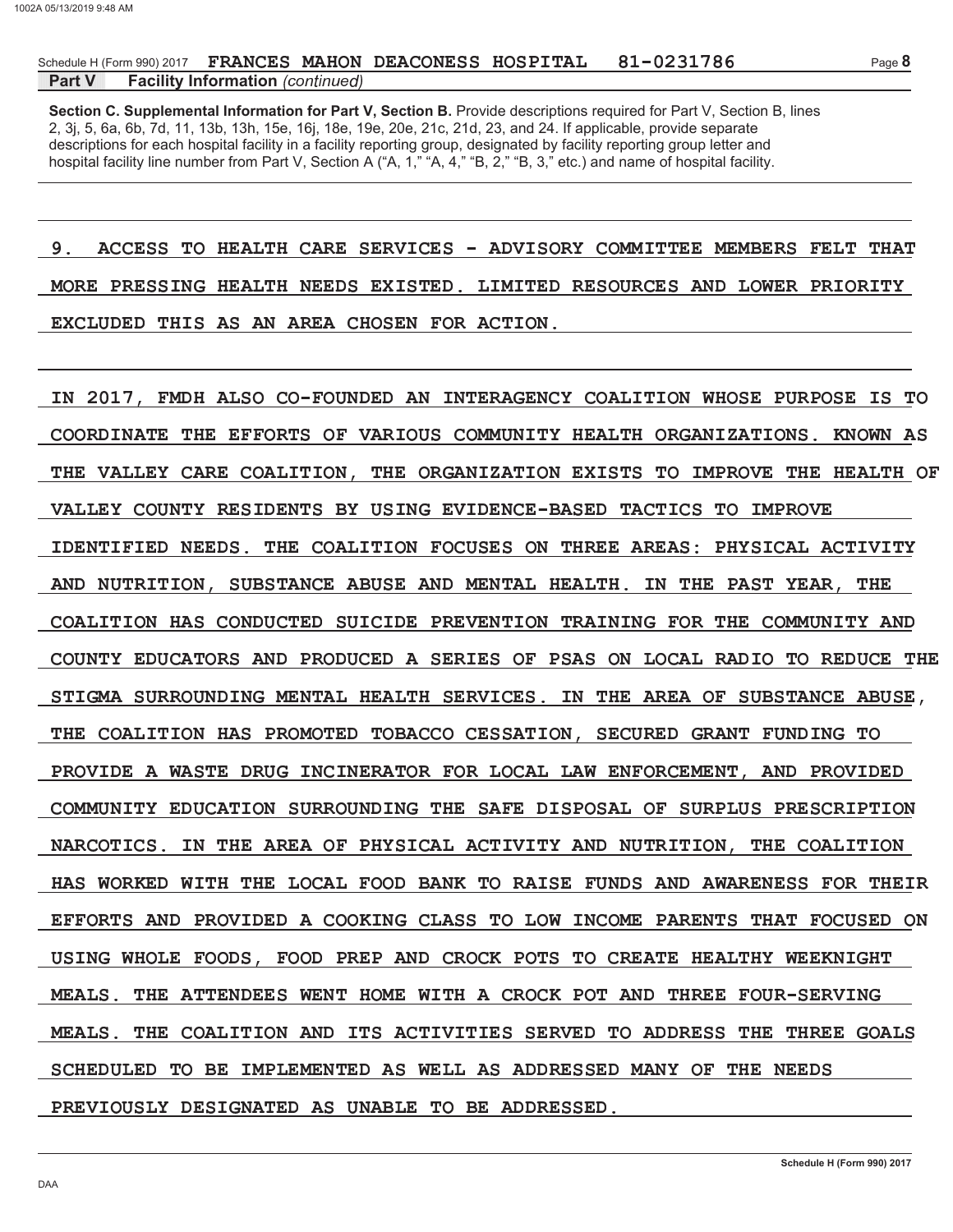### Schedule H (Form 990) 2017 FRANCES MAHON DEACONESS HOSPITAL 81-023178

### **Facility Information** (continued) **Part V**

2, 3j, 5, 6a, 6b, 7d, 11, 13b, 13h, 15e, 16j, 18e, 19e, 20e, 21c, 21d, 23, and 24. If applicable, provide separate descriptions for each hospital facility in a facility reporting group, designated by facility reporting group letter and Section C. Supplemental Information for Part V, Section B. Provide descriptions required for Part V, Section B, lines hospital facility line number from Part V, Section A ("A, 1," "A, 4," "B, 2," "B, 3," etc.) and name of hospital facility.

- ] ^ \_ ` \_ <sup>a</sup> <sup>b</sup> ( <sup>c</sup> ! " ! ! # \$ % & ) # ] <sup>d</sup> <sup>a</sup> <sup>e</sup> <sup>c</sup> & \_ <sup>f</sup> <sup>g</sup> <sup>+</sup> <sup>0</sup>
- $\bullet$  . The state is a contract when  $\bullet$  and  $\bullet$  and  $\bullet$  and  $\bullet$  and  $\bullet$  and  $\bullet$  and  $\bullet$  and  $\bullet$  and  $\bullet$  and  $\bullet$  and  $\bullet$  and  $\bullet$  and  $\bullet$  and  $\bullet$  and  $\bullet$  and  $\bullet$  and  $\bullet$  and  $\bullet$  and  $\bullet$  and  $\bullet$  and  $\bullet$

### x <sup>g</sup> <sup>d</sup> <sup>y</sup> \_ ^ <sup>g</sup> <sup>x</sup> ] <sup>d</sup> <sup>g</sup> <sup>f</sup> <sup>v</sup> <sup>a</sup> <sup>g</sup> ` \_ } \_ <sup>m</sup> ` <sup>g</sup> <sup>~</sup> <sup>v</sup> <sup>d</sup> <sup>~</sup> \_ <sup>f</sup> ] <sup>f</sup> ^ \_ ] ` ] <sup>x</sup> <sup>x</sup> \_ <sup>x</sup> <sup>a</sup> ] <sup>f</sup> ^ <sup>g</sup> <sup>a</sup> <sup>|</sup> <sup>x</sup> ] <sup>z</sup> <sup>g</sup> <sup>d</sup> <sup>x</sup> <sup>v</sup> <sup>f</sup> ] ` \_ <sup>~</sup> <sup>b</sup> \_ <sup>f</sup> }

 ${\color{red}\bullet}$  , the state and we get a state  ${\color{red}\bullet}$  d b  ${\color{red}\bullet}$  for  ${\color{red}\bullet}$  .

### ~ <sup>v</sup> <sup>d</sup> <sup>g</sup> ` <sup>g</sup> ^ <sup>a</sup> \_ <sup>y</sup> <sup>g</sup> <sup>x</sup> <sup>g</sup> <sup>d</sup> <sup>y</sup> \_ ^ <sup>g</sup> <sup>x</sup> [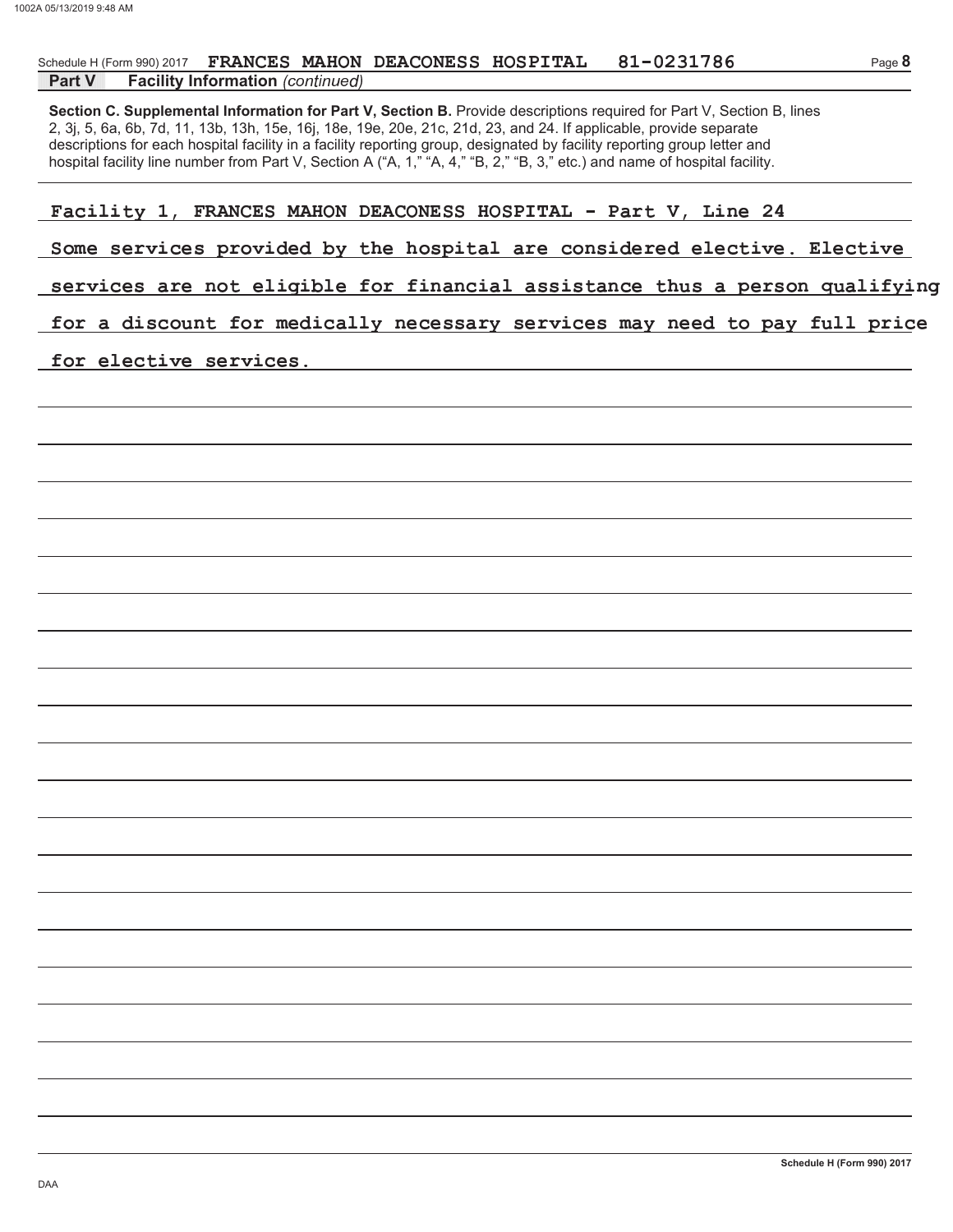### Schedule H (Form 990) 2017 GRANCES MAHON DEACONESS HOSPITAL  $81-023178$

### **Part V Facility Information** (continued)

Section D. Other Health Care Facilities That Are Not Licensed, Registered, or Similarly Recognized as a Hospital Facility (list in order of size, from largest to smallest)

How many non-hospital health care facilities did the organization operate during the tax year? $\,$ 

| Name and address                    | Type of Facility (describe) |
|-------------------------------------|-----------------------------|
| $\overline{1}$<br>GLASGOW CLINIC PC |                             |
| 621 THIRD STREET SOUTH              |                             |
|                                     |                             |
|                                     |                             |
| MT 59230<br><b>GLASGOW</b>          | RURAL HEALTH CLINIC         |
|                                     |                             |
|                                     |                             |
|                                     |                             |
|                                     |                             |
|                                     |                             |
|                                     |                             |
|                                     |                             |
|                                     |                             |
|                                     |                             |
|                                     |                             |
|                                     |                             |
|                                     |                             |
|                                     |                             |
|                                     |                             |
|                                     |                             |
|                                     |                             |
|                                     |                             |
|                                     |                             |
|                                     |                             |
|                                     |                             |
|                                     |                             |
|                                     |                             |
|                                     |                             |
|                                     |                             |
|                                     |                             |
|                                     |                             |
|                                     |                             |
|                                     |                             |
|                                     |                             |
|                                     |                             |
|                                     |                             |
|                                     |                             |
|                                     |                             |
|                                     |                             |
|                                     |                             |
|                                     |                             |
|                                     |                             |
|                                     |                             |
|                                     |                             |
|                                     |                             |
|                                     |                             |
|                                     |                             |
|                                     |                             |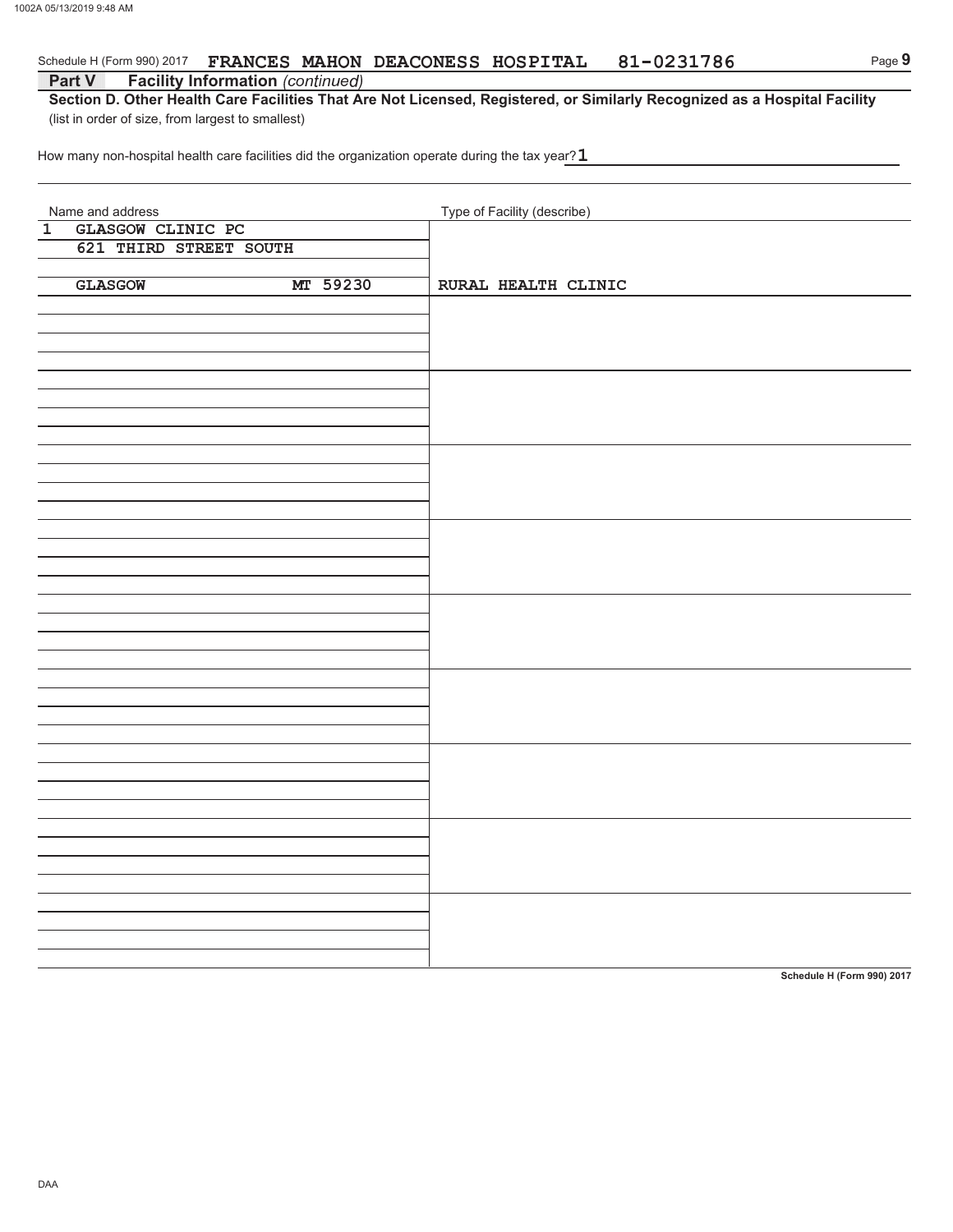Provide the following information.

- Required descriptions. Provide the descriptions required for Part I, lines 3c, 6a, and 7; Part II and Part III, lines 2, 3, 4, 8 and  $\blacktriangleleft$  $9<sub>b</sub>$
- Needs assessment. Describe how the organization assesses the health care needs of the communities it serves, in addition to  $\overline{2}$ any CHNAs reported in Part V, Section B.
- Patient education of eligibility for assistance. Describe how the organization informs and educates patients and persons  $\overline{3}$ who may be billed for patient care about their eligibility for assistance under federal, state, or local government programs or under the organization's financial assistance policy.
- Community information. Describe the community the organization serves, taking into account the geographic area and  $\overline{\mathbf{4}}$ demographic constituents it serves.
- Promotion of community health. Provide any other information important to describing how the organization's hospital facilities or 5 other health care facilities further its exempt purpose by promoting the health of the community (e.g., open medical staff, community board, use of surplus funds, etc.).
- Affiliated health care system. If the organization is part of an affiliated health care system, describe the respective roles of the 6 organization and its affiliates in promoting the health of the communities served.
- $\overline{7}$ State filing of community benefit report. If applicable, identify all states with which the organization, or a related organization, files a community benefit report.

# Part I, Line 7g - Subsidized Health Services Explanation

PHYSICIAN PROFESSIONAL SERVICES MAKE UP \$1,172,824 OF COLUMN C, \$698,952 OF COLUMN D, AND \$473,872 OF COLUMN E. THE COST OF BAD DEBT REMOVED FROM THE COMMUNITY BENEFIT EXPENSE IN COLUMN C IS \$140,221. FRANCES MAHON DEACONESS HOSPITAL'S EFFORTS TO RECRUIT AND RETAIN PHYSICIANS AND OTHER PROVIDERS ARE DEPENDENT ON OUR ABILITY TO COMPETE WITH ALL OTHER COMMUNITIES THAT ARE RECRUITING SIMILAR PHYSICIANS AND PROVIDERS. BECAUSE OF OUR SMALL COMMUNITY SIZE AND REMOTE LOCATION FAR REMOVED FROM MEDICAL COMMUNITIES OF GREATER SCOPE, WE EMPLOY PHYSICIANS AND SUBSIDIZE PHYSICIAN PRACTICES TO OFFER APPROPRIATELY COMPETITIVE SALARIES AND PRACTICE ENVIRONMENTS (SPECIFICALLY, REASONABLE CALL SCHEDULES). WE BELIEVE OUR ABILITY TO OFFER CORE NECESSARY PRIMARY CARE AND EMERGENCY SERVICES IS DEPENDENT ON SUBSIDIZATION.

Part I, Line 7 - Costing Methodology Explanation

USED ADJUSTED COST TO CHARGE RATIOS FOR PATIENT CARE FROM THE MEDICARE COST REPORT, ADJUSTED FOR BED TAX AND COMMUNITY BENEFIT. BAD DEBT EXPENSE AND FINANCIAL ASSISTANCE ARE ALREADY EXCLUDED FROM THE MEDICARE COST REPORT.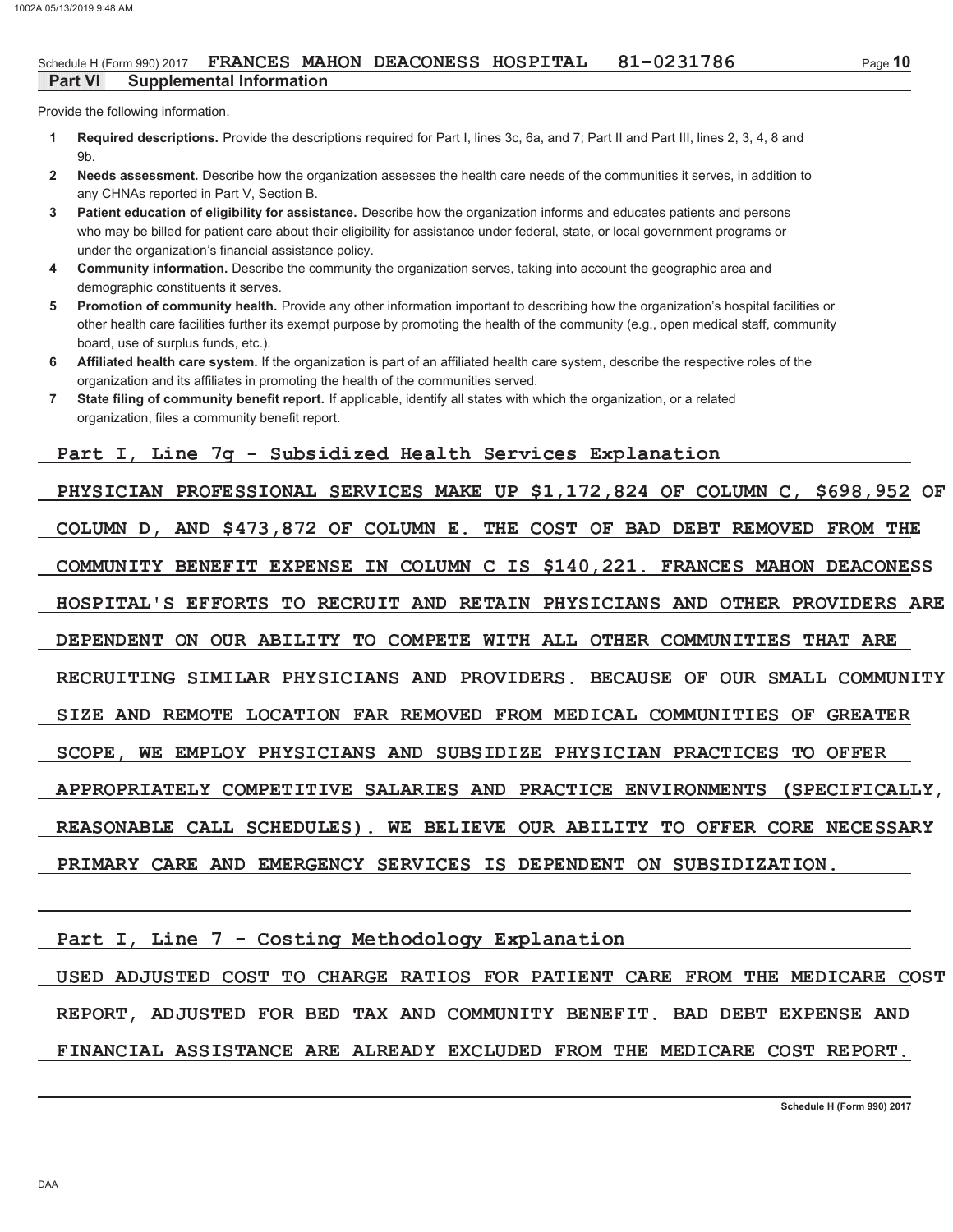#### 81-0231786 Schedule H (Form 990) 2017 FRANCES MAHON DEACONESS HOSPITAL **Part VI Supplemental Information**

Provide the following information.

- Required descriptions. Provide the descriptions required for Part I, lines 3c, 6a, and 7; Part II and Part III, lines 2, 3, 4, 8 and  $\blacktriangleleft$  $9<sub>b</sub>$
- Needs assessment. Describe how the organization assesses the health care needs of the communities it serves, in addition to  $\overline{2}$ any CHNAs reported in Part V, Section B.
- $\overline{3}$ Patient education of eligibility for assistance. Describe how the organization informs and educates patients and persons who may be billed for patient care about their eligibility for assistance under federal, state, or local government programs or under the organization's financial assistance policy.
- $\overline{\mathbf{4}}$ Community information. Describe the community the organization serves, taking into account the geographic area and demographic constituents it serves.
- Promotion of community health. Provide any other information important to describing how the organization's hospital facilities or 5. other health care facilities further its exempt purpose by promoting the health of the community (e.g., open medical staff, community board, use of surplus funds, etc.).
- Affiliated health care system. If the organization is part of an affiliated health care system, describe the respective roles of the 6 organization and its affiliates in promoting the health of the communities served.
- $\overline{7}$ State filing of community benefit report. If applicable, identify all states with which the organization, or a related organization, files a community benefit report.

# Part III, Line 2 - Bad Debt Expense Methodology

THE ORGANIZATION'S PATIENT CARE COST TO CHARGE RATIO, AFTER ELIMINATING BAD

DEBT, FINANCIAL ASSISTANCE, BED TAX, AND COMMUNITY BENEFIT EXPENSE, IS

APPLIED TO GROSS BAD DEBT CHARGES TO ARRIVE AT THE COST OF BAD DEBT.

DISCOUNTS REDUCE REVENUE AND ARE NOT RECORDED AS BAD DEBT. PAYMENTS

RECEIVED ON PREVIOUSLY WRITTEN OFF ACCOUNTS ARE RECORDED AS RECOVERIES OF

BAD DEBT WHICH REDUCE BAD DEBT EXPENSE. NONE OF THE BAD DEBT IS CONSIDERED

ATTRIBUTABLE TO PATIENTS WHO WOULD QUALIFY FOR FINANCIAL ASSISTANCE. BAD

DEBTS ARE AN INEVITABLE RESULT OF OPERATING A NON PROFIT HOSPITAL.

Part III, Line 4 - Bad Debt Expense Footnote to Financial Statements

THE BAD DEBT EXPENSE FOOTNOTE IS ON PAGE 8 OF THE AUDITED FINANCIAL

STATEMENTS.

Part III, Line 8 - Medicare Explanation

THERE IS A MEDICARE SHORTFALL SINCE CRITICAL ACCESS HOSPITALS ARE

REIMBURSED 101 PERCENT OF COST FROM MEDICARE, BUT THIS IS THEN REDUCED BY

### THE 2 PERCENT SEQUESTRATION ADJUSTMENT. THIS MEDICARE SHORTFALL IS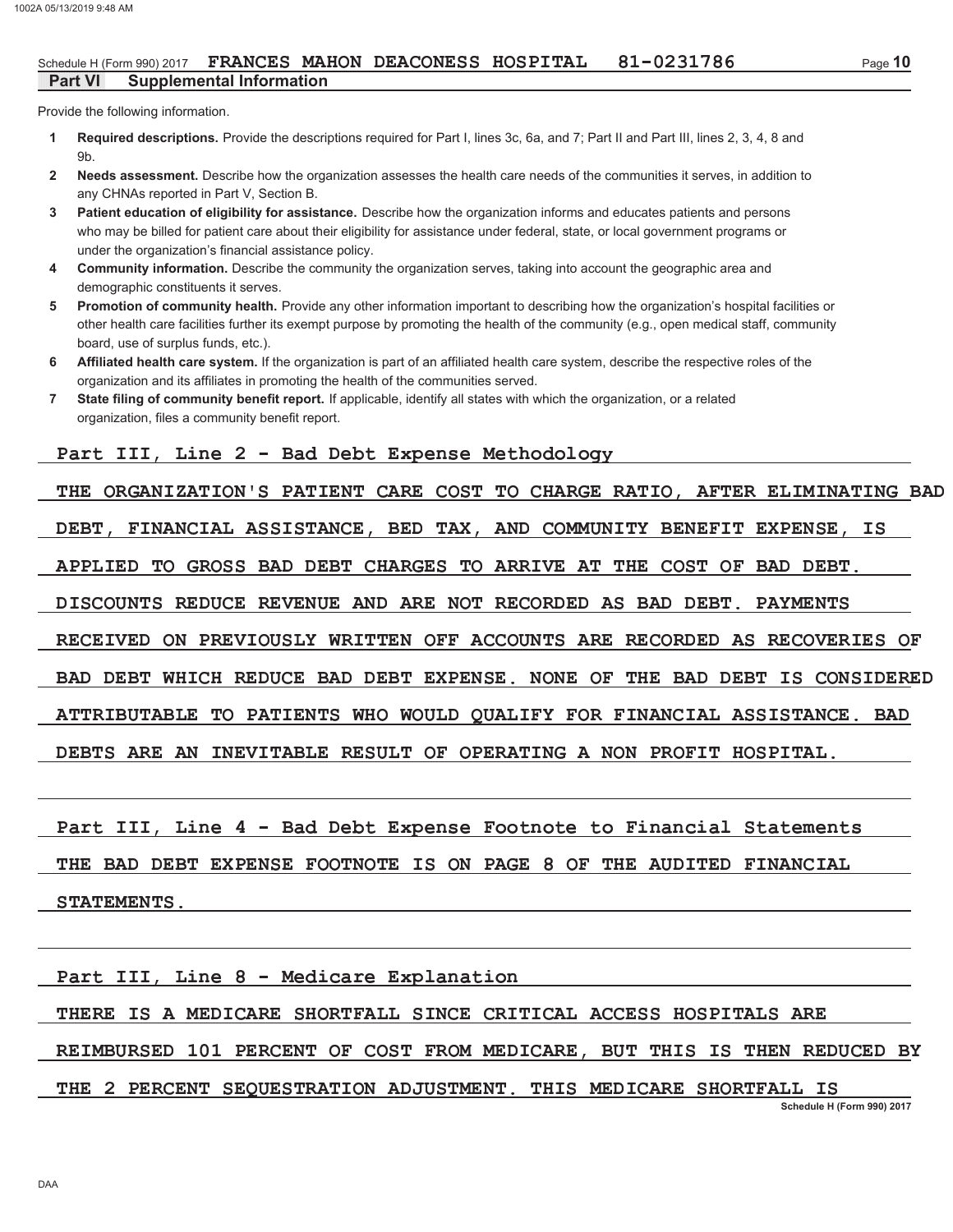#### 81-0231786 Schedule H (Form 990) 2017 FRANCES MAHON DEACONESS HOSPITAL **Part VI Supplemental Information**

Provide the following information.

- Required descriptions. Provide the descriptions required for Part I, lines 3c, 6a, and 7; Part II and Part III, lines 2, 3, 4, 8 and  $\blacktriangleleft$  $9<sub>b</sub>$
- Needs assessment. Describe how the organization assesses the health care needs of the communities it serves, in addition to  $\overline{2}$ any CHNAs reported in Part V, Section B.
- Patient education of eligibility for assistance. Describe how the organization informs and educates patients and persons  $\overline{3}$ who may be billed for patient care about their eligibility for assistance under federal, state, or local government programs or under the organization's financial assistance policy.
- Community information. Describe the community the organization serves, taking into account the geographic area and  $\overline{\mathbf{4}}$ demographic constituents it serves.
- Promotion of community health. Provide any other information important to describing how the organization's hospital facilities or 5 other health care facilities further its exempt purpose by promoting the health of the community (e.g., open medical staff, community board, use of surplus funds, etc.).
- Affiliated health care system. If the organization is part of an affiliated health care system, describe the respective roles of the 6 organization and its affiliates in promoting the health of the communities served.
- $\overline{7}$ State filing of community benefit report. If applicable, identify all states with which the organization, or a related organization, files a community benefit report.

# CONSIDERED A COMMUNITY BENEFIT SINCE THE HOSPITAL IS PROVIDING MEDICARE

PATIENT CARE SERVICES AT LESS THAN THE COST. MEDICARE COSTS ON PART III, LINE 6 ARE DIRECTLY FROM THE MEDICARE COST REPORT. MEDICARE REVENUE ON PART III, LINE 5 IS DIRECTLY FROM THE MEDICARE COST REPORT. THE ELECTRONIC HEALTH RECORD CAPITAL COSTS AND RELATED INCENTIVE PAYMENTS ARE EXCLUDED FROM THIS CALCULATION.

Part III, Line 9b - Collection Practices Explanation

THE ORGANIZATION USES A SLIDING SCALE BASED ON FEDERAL

POVERTY GUIDELINES, COMBINED WITH AN ASSET TEST AND A

MEDICALLY INDIGENT TEST REGARDLESS OF INCOME, TO DETERMINE

ELIGIBILITY FOR FREE OR DISCOUNTED CARE. THE ORGANIZATION

DOES NOT ATTEMPT TO COLLECT CHARGES APPROVED AS FINANCIAL

ASSISTANCE. FOR PATIENTS THAT HAVE HAD A PORTION OF THEIR

ACCOUNT WRITTEN OFF AS FINANCIAL ASSISTANCE AND THAT LATER

DEFAULT ON THE PORTION THAT WAS DETERMINED TO BE THEIR

RESPONSIBILITY, AND THEREFORE IS NOT CONSIDERED FINANACIAL

ASSISTANCE. THE ORGAINIZATION DOES ATTEMPT TO COLLECT THIS

Schedule H (Form 990) 2017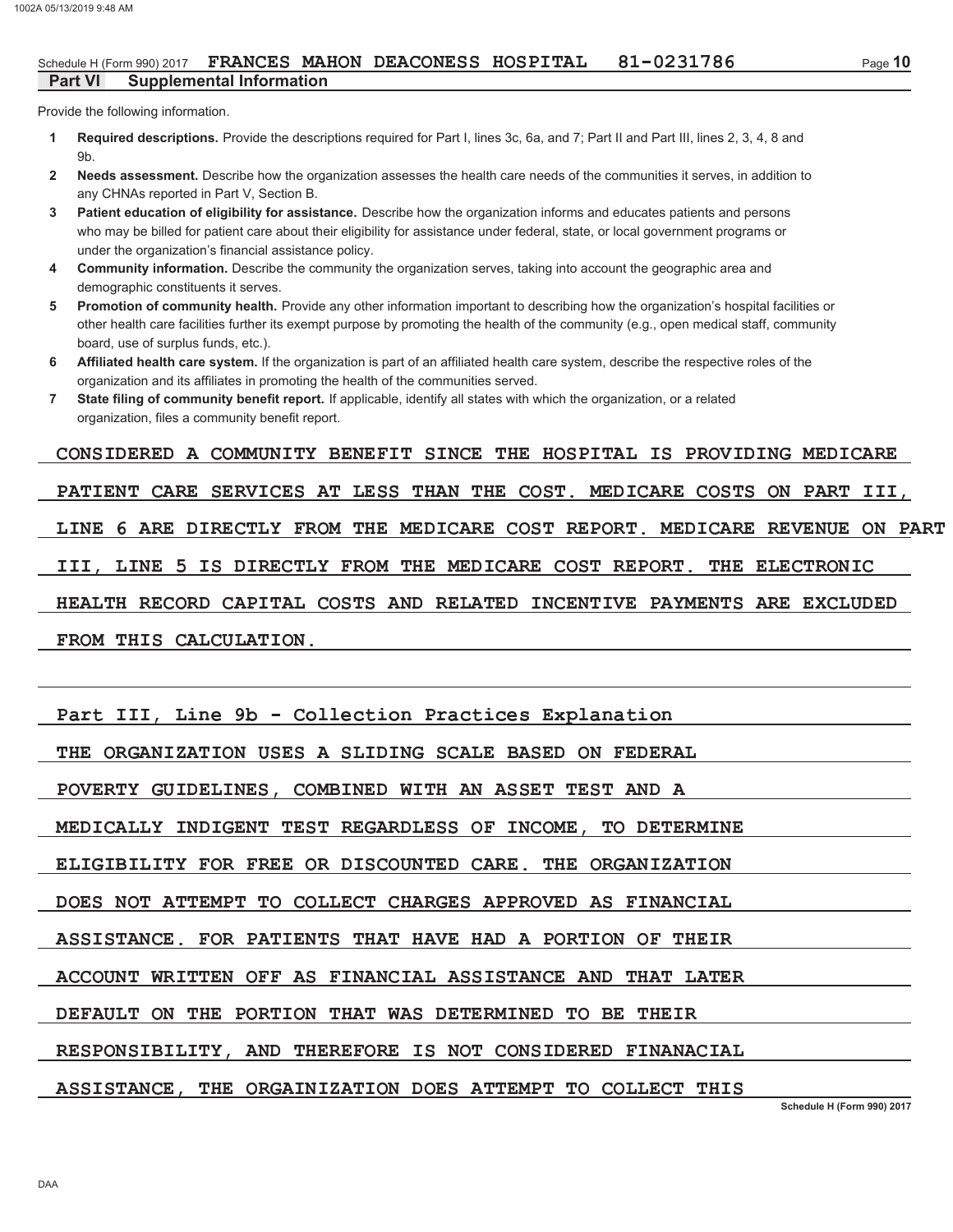Provide the following information.

- Required descriptions. Provide the descriptions required for Part I, lines 3c, 6a, and 7; Part II and Part III, lines 2, 3, 4, 8 and  $\blacktriangleleft$  $9<sub>b</sub>$
- Needs assessment. Describe how the organization assesses the health care needs of the communities it serves, in addition to  $\overline{2}$ any CHNAs reported in Part V. Section B.
- Patient education of eligibility for assistance. Describe how the organization informs and educates patients and persons  $\overline{3}$ who may be billed for patient care about their eligibility for assistance under federal, state, or local government programs or under the organization's financial assistance policy.
- Community information. Describe the community the organization serves, taking into account the geographic area and  $\overline{\mathbf{4}}$ demographic constituents it serves.
- Promotion of community health. Provide any other information important to describing how the organization's hospital facilities or 5 other health care facilities further its exempt purpose by promoting the health of the community (e.g., open medical staff, community board, use of surplus funds, etc.).
- Affiliated health care system. If the organization is part of an affiliated health care system, describe the respective roles of the 6 organization and its affiliates in promoting the health of the communities served.
- $\overline{7}$ State filing of community benefit report. If applicable, identify all states with which the organization, or a related organization, files a community benefit report.

**BALANCE.** 

Part VI, Line 2 - Needs Assessment

PURSUANT TO THE PROVISIONS OF THE AFFORDABLE CARE ACT, FRANCES MAHON

DEACONESS HOSPITAL COMPLETED A COMMUNITY NEEDS ASSESSMENT AND

IMPLEMENTATION PLAN DURING FISCAL YEARS 2013 & 2016 (TAX YEARS 2012 &

2015). BOTH ASSESSMENTS ARE LOCATED ON THE ENTITY'S WEBSITE. HOWEVER.

FRANCES MAHON DEACONESS HOSPITAL (FMDH) HAS TRADITIONALLY INCLUDED

COMMUNITY NEEDS ASSESSMENTS IN ITS PLANNING FOR MANY YEARS AND UTILIZES

MANY METHODS OF ASSESSING THE PATIENT SERVICES NEEDS FOR OUR SERVICE AREA.

THESE INCLUDE BUT ARE NOT LIMITED TO: ANALYSIS OF OUTMIGRATION STATISTICS

OBTAINED THROUGH ACCESS TO THE COMPDATA DATABASE PROVIDED THROUGH THE

MONTANA HOSPITAL ASSOCIATION AND MODELING OF PATIENT TO POPULATION RATIOS

TO IDENTIFY AND PLAN FOR THE APPROPRIATE PROVIDER MIX TO SERVE THE

COMMUNITY. IN ADDITION, FMDH PARTICIPATED IN AN AREA HEALTH EDUCATION

CENTER LEAD COMMUNITY HEALTH SERVICES DEVELOPMENT ASSESSMENT. IDEAS

GENERATED OUT OF EACH OF THESE EFFORTS ARE THEN EVALUATED AS TO THE

# CAPABILITIES OF OUR ORGANIZATION TO DEVELOP IDENTIFIED SERVICES. MINIMUM Schedule H (Form 990) 2017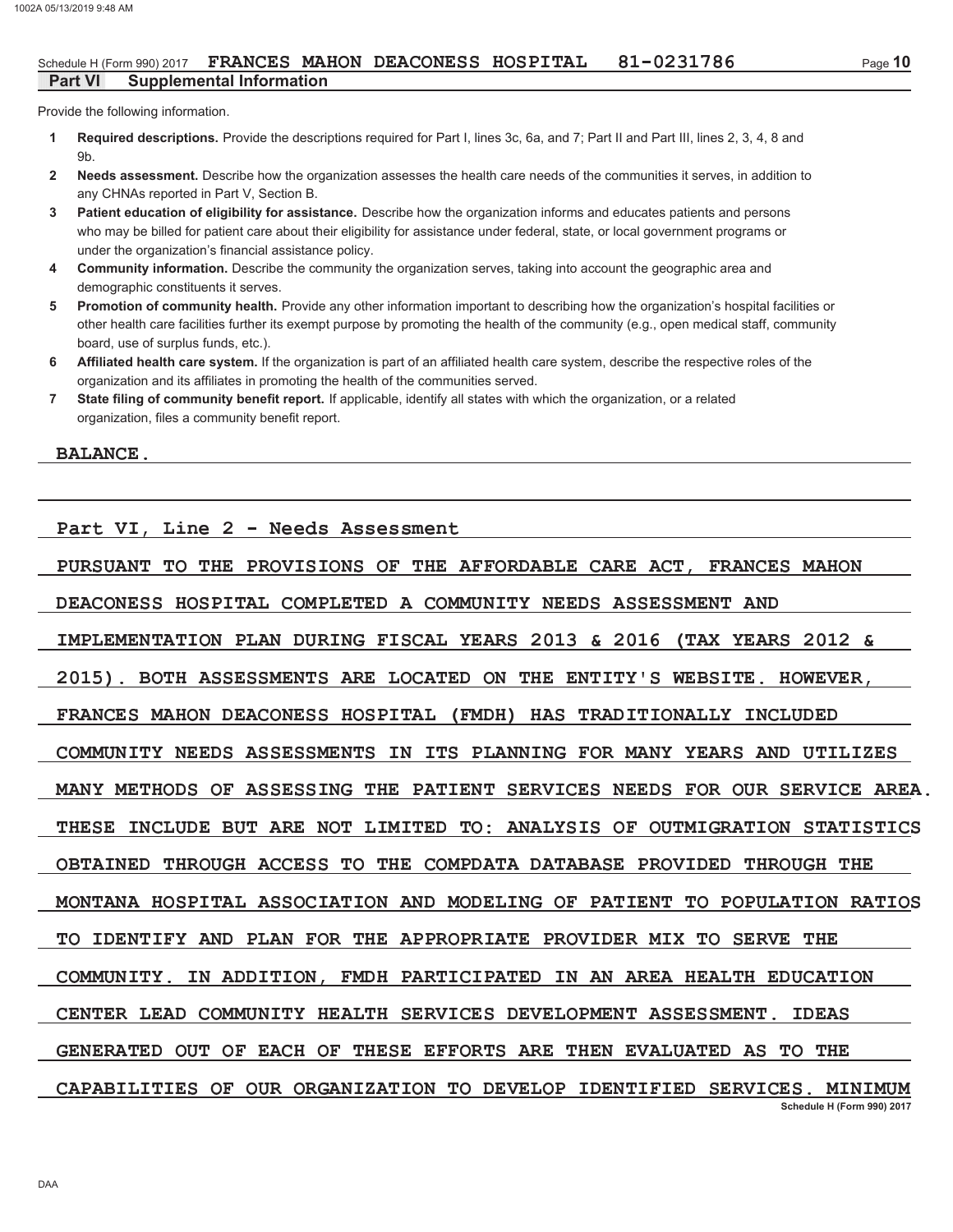#### 81-0231786 Schedule H (Form 990) 2017 FRANCES MAHON DEACONESS HOSPITAL **Part VI Supplemental Information**

Provide the following information.

- Required descriptions. Provide the descriptions required for Part I, lines 3c, 6a, and 7; Part II and Part III, lines 2, 3, 4, 8 and  $\blacktriangleleft$  $9<sub>b</sub>$
- Needs assessment. Describe how the organization assesses the health care needs of the communities it serves, in addition to  $\overline{2}$ any CHNAs reported in Part V. Section B.
- Patient education of eligibility for assistance. Describe how the organization informs and educates patients and persons  $\overline{3}$ who may be billed for patient care about their eligibility for assistance under federal, state, or local government programs or under the organization's financial assistance policy.
- Community information. Describe the community the organization serves, taking into account the geographic area and  $\overline{\mathbf{4}}$ demographic constituents it serves.
- Promotion of community health. Provide any other information important to describing how the organization's hospital facilities or 5. other health care facilities further its exempt purpose by promoting the health of the community (e.g., open medical staff, community board, use of surplus funds, etc.).
- Affiliated health care system. If the organization is part of an affiliated health care system, describe the respective roles of the 6 organization and its affiliates in promoting the health of the communities served.
- $\overline{7}$ State filing of community benefit report. If applicable, identify all states with which the organization, or a related organization, files a community benefit report.

### CRITERIA FOR DEVELOPMENT OF NEW OR MODIFICATION OF EXISTING SERVICES ARE:

THE NEW OR MODIFIED SERVICE CAN REASONABLY FINANCIALLY SUPPORT ITS

OPERATION; WE HAVE OR CAN ACQUIRE THE NECESSARY PERSONNEL WITH THE

CREDENTIALS TO DELIVER THE SERVICE AND RETAIN ENOUGH PERSONNEL WITH THE

REQUIRED SKILL SETS TO AVOID INTERRUPTION OF SERVICE DELIVERY IF SAID

PERSONNEL TURN OVER: THE SERVICES CAN BE DELIVERED IN A MANNER THAT

ACHIEVES APPROPRIATELY HIGH LEVELS OF PATIENT SATISFACTION.

|  |  |  |  |  | Part VI, Line 3 - Patient Education of Eligibility for Assistance |  |  |
|--|--|--|--|--|-------------------------------------------------------------------|--|--|
|--|--|--|--|--|-------------------------------------------------------------------|--|--|

FRANCES MAHON DEACONESS HOSPITAL EMPLOYS A FINANCIAL COUNSELOR WHO HAS THE

SOLE RESPONSIBILITY TO WORK WITH PATIENTS TO NAVIGATE OUR FINANCIAL

ASSISTANCE PROGRAM. ALL PATIENTS ARE SENT INFORMATION AT THE INITIAL

BILLING FOR DELIVERED PATIENT SERVICES THAT DESCRIBES OUR FINANCIAL

ASSISTANCE PROGRAM. OUR WEBSITE HAS INFORMATION ABOUT OUR FINANCIAL

ASSISTANCE PROGRAM ALONG WITH ACCESS TO THE APPLICATION. FRANCES MAHON

DEACONESS HOSPITAL ALSO EMPLOYS A STAFF MEMBER THAT IS A CERTIFIED

APPLICATION COUNSELOR THAT HELPS COMMUNITY MEMBERS WITH APPLYING FOR

### INSURANCE AND MEDICAID ON THE MARKETPLACE.

Schedule H (Form 990) 2017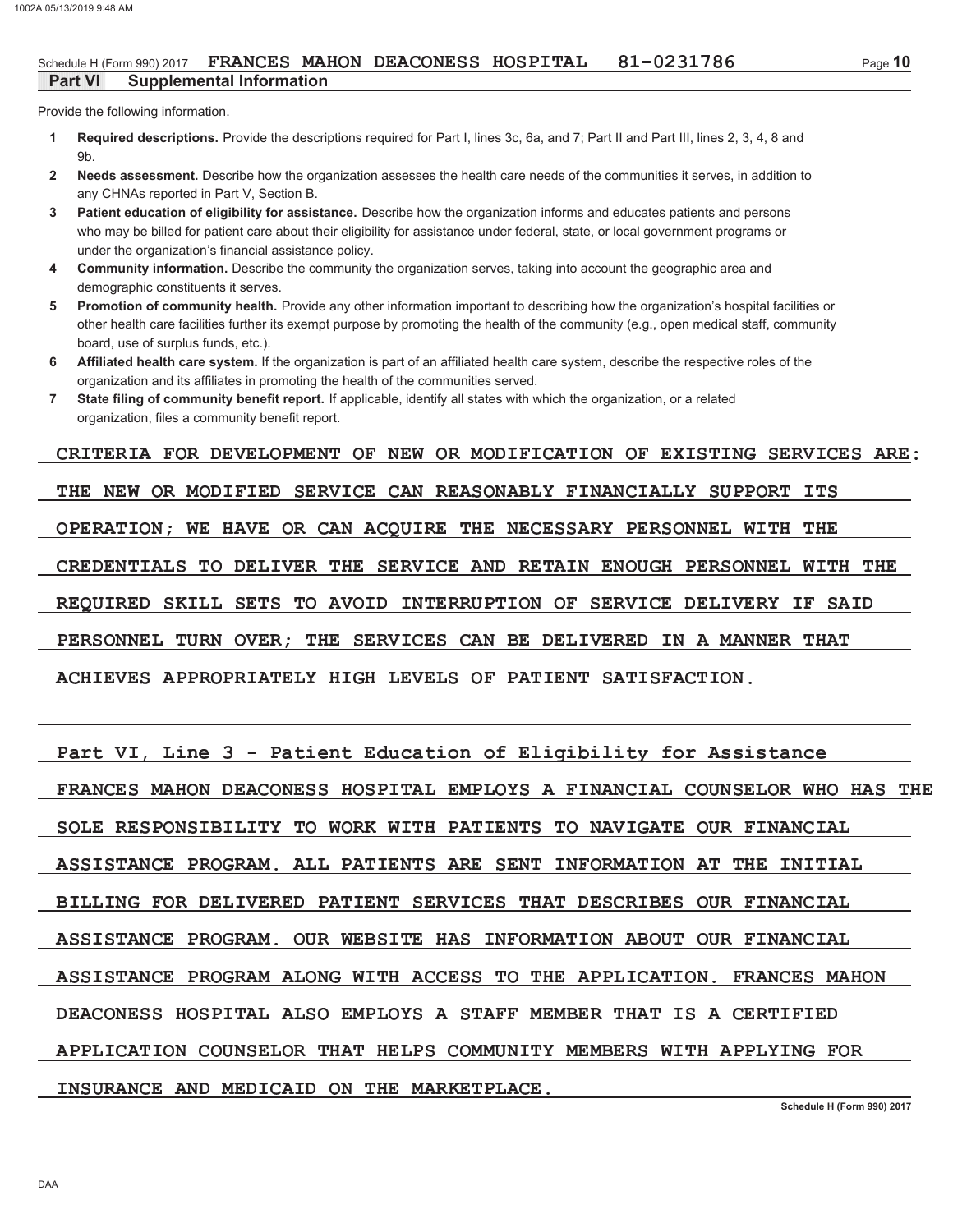Provide the following information.

- Required descriptions. Provide the descriptions required for Part I, lines 3c, 6a, and 7; Part II and Part III, lines 2, 3, 4, 8 and  $\blacktriangleleft$  $9<sub>b</sub>$
- Needs assessment. Describe how the organization assesses the health care needs of the communities it serves, in addition to  $\overline{2}$ any CHNAs reported in Part V, Section B.
- Patient education of eligibility for assistance. Describe how the organization informs and educates patients and persons  $\overline{3}$ who may be billed for patient care about their eligibility for assistance under federal, state, or local government programs or under the organization's financial assistance policy.
- Community information. Describe the community the organization serves, taking into account the geographic area and  $\overline{\mathbf{4}}$ demographic constituents it serves.
- Promotion of community health. Provide any other information important to describing how the organization's hospital facilities or 5 other health care facilities further its exempt purpose by promoting the health of the community (e.g., open medical staff, community board, use of surplus funds, etc.).
- Affiliated health care system. If the organization is part of an affiliated health care system, describe the respective roles of the 6 organization and its affiliates in promoting the health of the communities served.
- $\overline{7}$ State filing of community benefit report. If applicable, identify all states with which the organization, or a related organization, files a community benefit report.

Part VI, Line 4 - Community Information

FRANCES MAHON DEACONESS HOSPITAL IS LOCATED IN GLASGOW MONTANA WHICH IS OVER FOUR HOURS HIGHWAY TRAVEL TIME AWAY FROM ANY TERTIARY MEDICAL CENTER. WHILE OUR PRIMARY SERVICE AREA CONSISTS OF GLASGOW MONTANA AND VALLEY COUNTY, OUR FACILITY AND SPECIALTY SERVICES ALSO DRAW FROM PORTIONS OF THE SURROUNDING COUNTIES OF DANIELS, ROOSEVELT, AND PHILLIPS. THE AREA IS PRIMARILY AGRICULTURAL BASED WITH LOW POPULATION DENSITIES WHICH HOUSES A TOTAL POPULATION OF 24, 113 RESIDENTS OVER 13, 843.20 SQUARE MILES. THE DIFFERENT AGE GROUPS OF THE SERVICE AREA ARE AS FOLLOWS: 26.2% ARE INFANTS, CHILDREN OR ADOLESCENTS AGES 0-17; ANOTHER 57.1% ARE AGES 18 TO 64, WHILE 16.7% ARE AGES 65 AND OLDER. THE POPULATION IS MOSTLY WHITE, BUT PORTIONS OF OUR EXTENDED SERVICE AREA HAVE HIGH POPULATIONS OF NATIVE AMERICAN ANCESTRY (29.8% IN THE TOTAL SERVICE AREA) TO WHICH WE PROVIDE SERVICES. THE STATISTICS PROVIDED ABOVE ARE BASED ON THE US CENSUS BUREAU AMERICAN COMMUNITY SURVEY 5-YEAR ESTIMATES (2009-2013).

Part VI, Line 5 - Promotion of Community Health

Schedule H (Form 990) 2017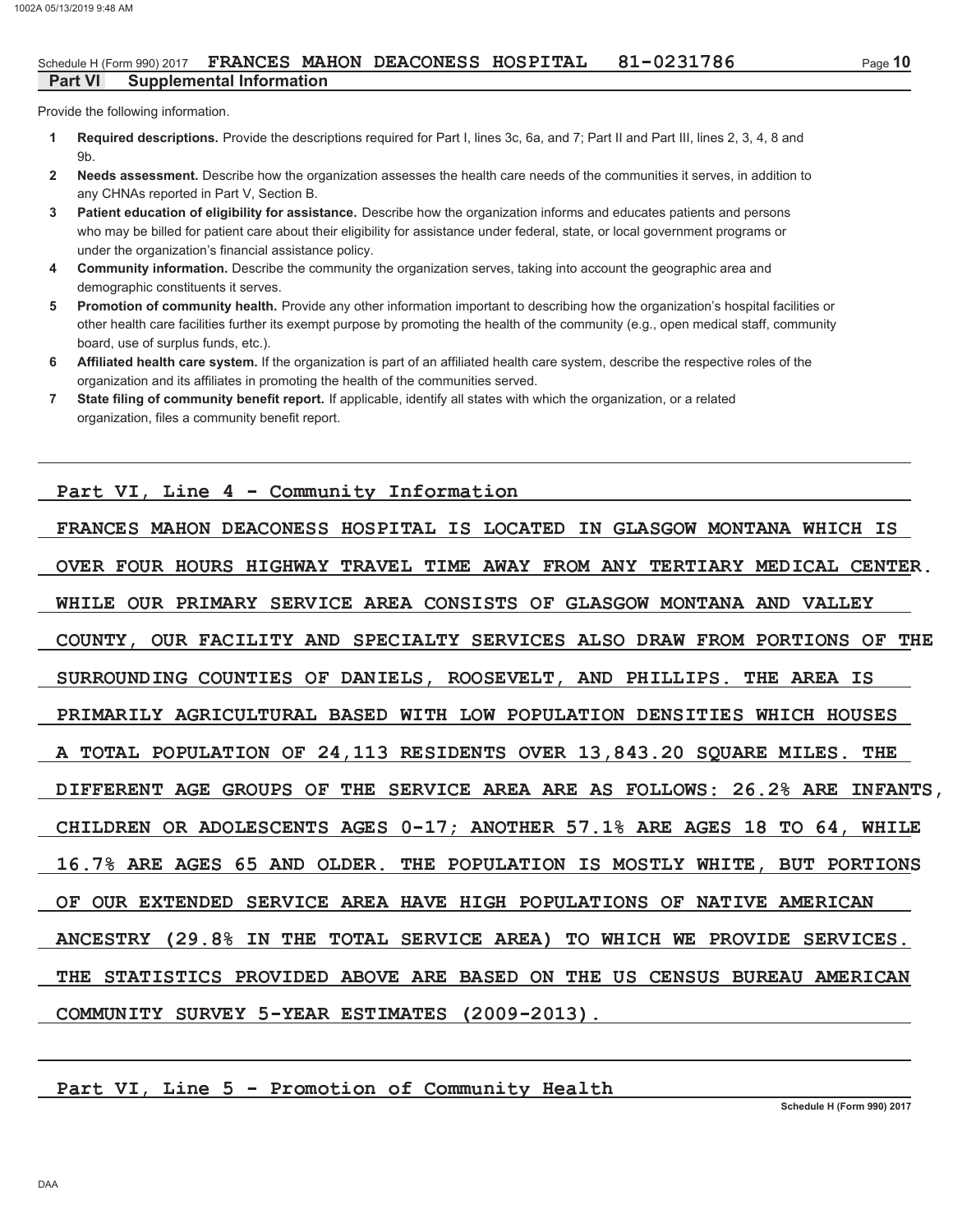#### 81-0231786 Schedule H (Form 990) 2017 FRANCES MAHON DEACONESS HOSPITAL **Part VI Supplemental Information**

Provide the following information.

- Required descriptions. Provide the descriptions required for Part I, lines 3c, 6a, and 7; Part II and Part III, lines 2, 3, 4, 8 and  $\blacktriangleleft$  $9<sub>b</sub>$
- Needs assessment. Describe how the organization assesses the health care needs of the communities it serves, in addition to  $\overline{2}$ any CHNAs reported in Part V. Section B.
- $\overline{3}$ Patient education of eligibility for assistance. Describe how the organization informs and educates patients and persons who may be billed for patient care about their eligibility for assistance under federal, state, or local government programs or under the organization's financial assistance policy.
- Community information. Describe the community the organization serves, taking into account the geographic area and  $\overline{4}$ demographic constituents it serves.
- Promotion of community health. Provide any other information important to describing how the organization's hospital facilities or 5 other health care facilities further its exempt purpose by promoting the health of the community (e.g., open medical staff, community board, use of surplus funds, etc.).
- Affiliated health care system. If the organization is part of an affiliated health care system, describe the respective roles of the 6 organization and its affiliates in promoting the health of the communities served.
- $\overline{7}$ State filing of community benefit report. If applicable, identify all states with which the organization, or a related organization, files a community benefit report.

FRANCES MAHON DEACONESS HOSPITAL MAINTAINS AN OPEN MEDICAL STAFF. WE ARE GOVERNED BY A VOLUNTARY BOARD OF COMMUNITY PERSONS REPRESENTING MOST OF THE INDIVIDUAL TOWNS OR GEOGRAPHICAL AREAS OF OUR PRIMARY SERVICE AREA. FOR NONELECTIVE SERVICES, WE TREAT PATIENTS WITHOUT REGARD TO ABILITY TO PAY, CONSISTENT WITH OUR ORIGINS AS A HILL BURTON FUNDED FACILITY. ALTHOUGH OUR HILL BURTON OBLIGATION WAS SATISFIED MANY YEARS AGO, WE STILL ADHERE TO THE PRINCIPLES INHERENT IN THAT OBLIGATION. SURPLUS FUNDS ARE RETAINED WITHIN THE ORGANIZATION TO ASSURE FULFILLMENT OF OUR CHARITABLE MISSION BOTH IN THE PRESENT AND IN THE FUTURE.

Part VI, Line 6 - Affiliated Health Care System

FRANCES MAHON DEACONESS HOSPITAL PROVIDES HOSPITAL INPATIENT AND OUTPATIENT SERVICES. GLASGOW CLINIC PC PROVIDES PROFESSIONAL PRIMARY CARE PHYSICIAN AND MIDLEVEL PROVIDER SERVICES. HI-LINE MEDICAL SERVICES INC PROVIDES SPECIALTY PHYSICIAN AND RETAIL PHARMACY SERVICES.

Additional Information

PART I, LINE 6A: THE FORM 990 SCHEDULE H IS CONSIDERED AN ANNUAL COMMUNITY

Schedule H (Form 990) 2017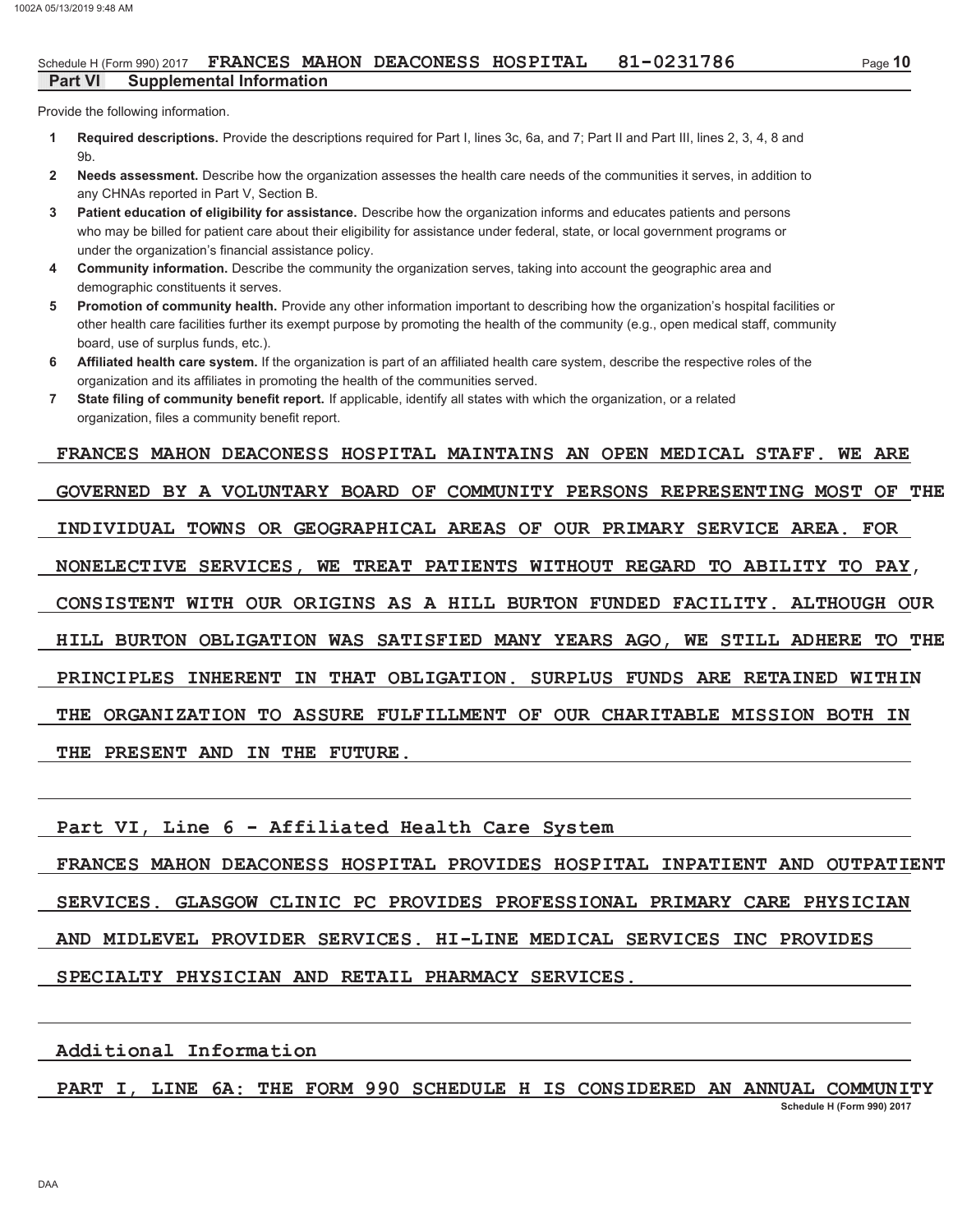#### 81-0231786 Schedule H (Form 990) 2017 FRANCES MAHON DEACONESS HOSPITAL **Supplemental Information Part VI**

Provide the following information.

- Required descriptions. Provide the descriptions required for Part I, lines 3c, 6a, and 7; Part II and Part III, lines 2, 3, 4, 8 and  $\blacktriangleleft$  $9<sub>b</sub>$
- Needs assessment. Describe how the organization assesses the health care needs of the communities it serves, in addition to  $\overline{2}$ any CHNAs reported in Part V. Section B.
- $\overline{3}$ Patient education of eligibility for assistance. Describe how the organization informs and educates patients and persons who may be billed for patient care about their eligibility for assistance under federal, state, or local government programs or under the organization's financial assistance policy.
- $\overline{\mathbf{4}}$ Community information. Describe the community the organization serves, taking into account the geographic area and demographic constituents it serves.
- Promotion of community health. Provide any other information important to describing how the organization's hospital facilities or 5. other health care facilities further its exempt purpose by promoting the health of the community (e.g., open medical staff, community board, use of surplus funds, etc.).
- Affiliated health care system. If the organization is part of an affiliated health care system, describe the respective roles of the 6 organization and its affiliates in promoting the health of the communities served.
- $\overline{7}$ State filing of community benefit report. If applicable, identify all states with which the organization, or a related organization, files a community benefit report.

### BENEFIT REPORT AND IT IS AVAILABLE TO THE PUBLIC ON OUR WEBSITE.

PART 1, LINE 7e: FMDH EXECUTED A TOBACCO CESSATION MASS MARKETING PLAN TO RAISE AWARENESS OF THE RISKS ASSOCIATED WITH TOBACCO AS WELL AS OPPORTUNITIES WITHIN OUR COMMUNITY TO QUIT.

# PART I, LINE 71: FMDH CONTRIBUTED TO THE SCHOOLS IN VALLEY COUNTY FOR THE

### HEALTHY SCHOOL SNACK PROGRAM.

PART V: GLASGOW CLINIC PC IS A SEPARATE ORGANIZATION THAT IS A RURAL HEALTH CLINIC AND IS WHOLLY OWNED AND OPERATED BY FRANCES MAHON DEACONESS HOSPITAL THEIR REVENUES AND EXPENSES ARE NOT INCLUDED ON FMDH'S FORM 990.  $(FMDH)$ . HI-LINE MEDICAL SERVICES, INC IS A SEPARATE ORGANIZATION THAT INCLUDES SPECIALTY PHYSICIAN PRACTICES AND A RETAIL PHARMACY. FMDH WHOLLY OWNS AND MANAGES THIS ENTITY AND SUBSIDIZES THE PHYSICIAN PRACTICES AS NEEDED TO ASSURE ACCESS TO AS FULL OF A SCOPE OF SERVICES AS IS APPROPRIATE GIVEN THE NEEDS OF THE COMMUNITY WE SERVE. HI-LINE MEDICAL SERVICES' REVENUES AND EXPENSES ARE NOT INCLUDED ON FMDH'S FORM 990, EXCEPT THAT THE SUBSIDIZED Schedule H (Form 990) 2017